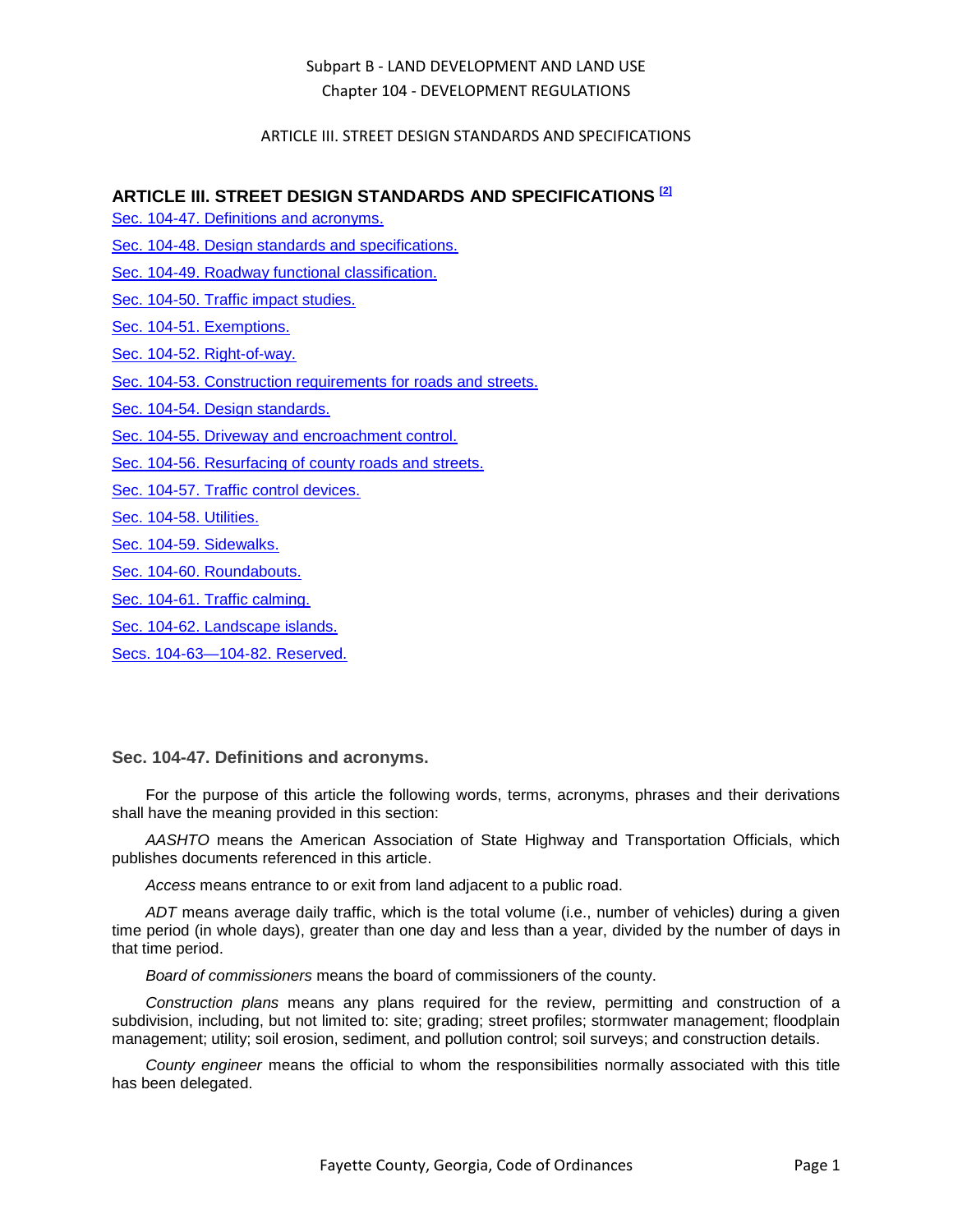#### ARTICLE III. STREET DESIGN STANDARDS AND SPECIFICATIONS

*County thoroughfare plan* is approved by the board of commissioners, indicating the designation of street type and is maintained by the county planning and zoning department.

*Cul-de-sac* means a street, or segment of a street, with only one way in or out and which terminates at a turnaround constructed in accordance with the county development regulations.

*Development* means a manmade change to improved or unimproved real estate, including, but not limited to any activity, action, or alteration that fundamentally alters the current use and/or density on the property and/or construction of buildings or other structures.

*Developments of regional impact* means development projects that are likely to have an impact beyond the host local government's jurisdiction and are subject to review and evaluation pursuant to the Georgia Planning Act.

*Easement* means an interest in land granted by a land owner to another person, consisting of the right to use or control the land, or an area above or below it, for a specific limited purpose, such as to cross for access to a public road.

*FHWA* means the federal highway administration.

*GDOT* means the Georgia Department of Transportation. References to on-line GDOT information is available at www.dot.ga.gov.

*Gravel road* means an unpaved public road maintained by the county. Gravel roads may operate within public rights-of-way or prescriptive easements.

*ITE* means the Institute of Transportation Engineers. ITE publishes trip generation rates that shall be used in estimating daily trips associated with a proposed development.

*Lot* means a tract of land of varying sizes which is designated as a single unit of property.

*MUTCD* means the Manual on Uniform Traffic Control Devices, current edition.

*Owner* means the legal or beneficial owner of a site, including but not limited to, a mortgagee or vendee in possession, receiver, executor, trustee, lessee or other person, firm or corporation in control of the site.

*Phase* means a portion or section of a larger development delineated on an approved, recorded final plat.

*Plat, final,* means all divisions of a tract of land into two or more lots where the lots are less than five acres in size and/or new streets are created.

*PROWAG* means proposed right-of-way accessibility guidelines developed by the public rights-ofway access advisory committee which provides technical assistance to transportation agencies and design professionals.

*Right-of-way* means a strip of land, often of uniform width, that is owned by the county and used, or may be used for transportation, utilities, or similar purposes.

*Road,* see *Street.* For purposes of this article, the terms "road" and "street" are used interchangeably.

*Street* means a public or private thoroughfare or road used for vehicular access to other streets and/or properties. Streets may be:

- (1) Owned, operated and maintained by the county (i.e., those within a public right-of-way);
- (2) Privately owned but open for public use and maintained by the county (i.e., those within a prescriptive easement); or
- (3) Privately owned and maintained (i.e., a private road).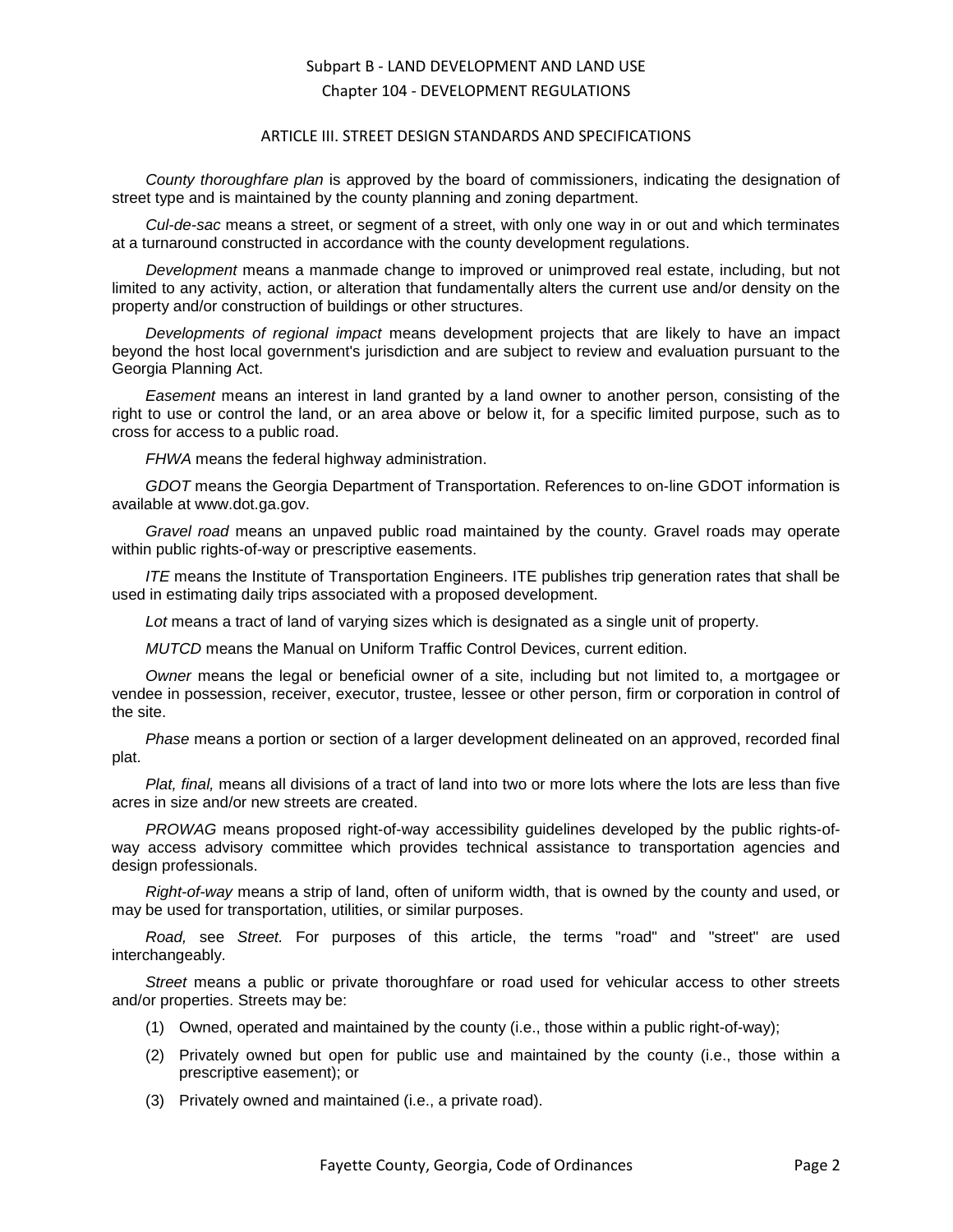#### ARTICLE III. STREET DESIGN STANDARDS AND SPECIFICATIONS

Public streets are designated by type on the county thoroughfare plan.

*Subdivider* means any person, firm, corporation, association or partnership or any agent thereof who undertakes or proposes to undertake the subdivision of land so as to create a subdivision as defined herein.

*Subdivision* means all divisions of a tract of land into a minimum of two or more lots.

*Technical review committee* means a committee of county staff that performs monthly reviews of preliminary and final plats prior to submittal to the planning commission.

*Tract* means a specified parcel of land.

*Utility* means any service available to the public by means of an overhead or underground distribution and/or collection systems such as electricity, telephone, water, wastewater, stormwater, cable, natural gas, etc.

*Zoning administrator* means the official to whom the responsibilities normally associated with this title have been delegated.

*Zoning ordinance* means the zoning ordinance enacted by the board of commissioners of the county, which is maintained and implemented by the county planning and zoning department and set forth in chapter 110.

(Code 1992, § 8-46; Ord. No. 2012-06, § 1, 4-12-2012)

## <span id="page-2-0"></span>**Sec. 104-48. Design standards and specifications.**

- (a) All roads and bridges constructed in the unincorporated county shall conform to the standards and specifications set forth in this chapter as well as the following references:
	- (1) The GDOT Design Policy Manual, latest edition, as maintained by the division of engineering office of design policy and support and available on the GDOT webpage;
	- (2) GDOT Bridge and Structures Design Manual, latest edition as maintained by the office of bridges and structures and available on the GDOT webpage;
	- (3) GDOT Regulations for Driveway and Encroachment Control, latest edition as maintained by the office of traffic safety and design and available on the GDOT webpage;
	- (4) GDOT standard specifications, as applicable to the materials, methods of construction and workmanship used for street drainage and bridge construction. The standards and specifications are available on the GDOT webpage and the most recent edition shall apply;
	- (5) A Policy on Geometric Design of Highways and Streets, latest edition, published by the American Association of State Highway and Transportation Officials (AASHTO);
	- (6) Guidelines for geometric design of very low-volume local roads (ADT ≤ 400), latest edition, published by the American Association of State Highway and Transportation Officials (AASHTO);
	- (7) Manual on Uniform Traffic Control Devices (MUTCD), latest edition, published by the federal highway administration; and
	- (8) U.S. Traffic Calming Manual, latest edition, published by the American Planning Association.
- (b) For all applicable sections of this article, sight distances shall be determined using the methods provided in AASHTO's Geometric Design of Highways and Streets, latest edition.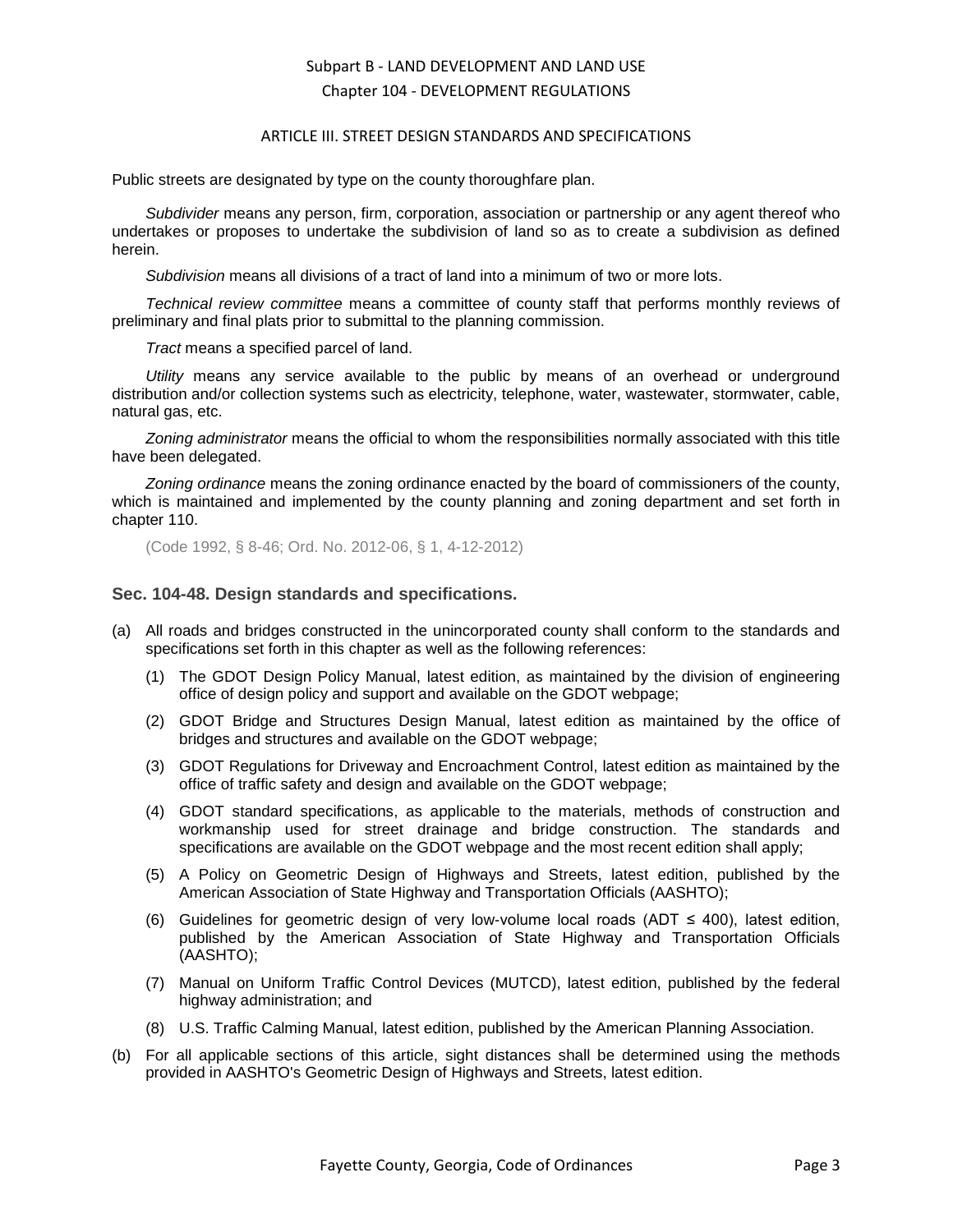### ARTICLE III. STREET DESIGN STANDARDS AND SPECIFICATIONS

(c) In the event of a conflict between the design standards and specifications set forth in this article and one of the above-referenced documents, this code shall control. In the event of a conflict between two or more of the above-referenced documents the county engineer shall determine which controls.

(Code 1992, § 8-47; Ord. No. 2012-06, § 1, 4-12-2012)

### <span id="page-3-0"></span>**Sec. 104-49. Roadway functional classification.**

For purposes of this article, roadway classifications are established by the county's thoroughfare plan. The thoroughfare plan is maintained by the county department of planning and zoning. Any street not shown on the thoroughfare plan shall be classified by the county engineer.

- (1) *Major arterial.* All state routes within the county. The primary purpose of these roads is to provide regional traffic movement. Freight and truck traffic shall be directed to major arterials.
- (2) *Minor arterial.* Streets that provide traffic movement within the county and intersect one or move major arterials.
- (3) *Collector.* Streets whose primary function is to collect traffic from lower functional roadways and provide connectivity to minor and major arterials.
- (4) *County local.* Streets that provide access to adjoining properties and traffic circulation within a limited area. Freight and truck through traffic is prohibited on county local roads.
- (5) *Low-volume local.* A county local road with an average daily traffic volume of 400 vehicles per day or less. A road shall be designated as low-volume local if:
	- a. There is a specific request for such designation by county staff, property owners along an existing road, or the owner of a proposed new road;
	- b. It meets the ADT criteria; and
	- c. The designation is approved by the board of commissioners.
- (6) *Internal local.* Streets that primarily serve an individual development and provides traffic circulation within that development.

(Code 1992, § 8-48; Ord. No. 2012-06, § 1, 4-12-2012)

### <span id="page-3-1"></span>**Sec. 104-50. Traffic impact studies.**

- (a) Effective May 1, 2012, all subdivisions or site plans for proposed developments shall include an estimate of the average gross daily trips expected as a result of the project once fully developed and built-out. The number of trips shall be estimated using the ITE's trip generation rates. A traffic impact study shall be required for all developments estimated to generate a number of gross daily trips equal to or greater than threshold values established by the engineering department. The ADT of existing roads shall be determined by the engineering department and the data and means used to do so shall be shared with the project's owner upon request.
- (b) Traffic impact studies shall be prepared under the supervision of a professional engineer licensed in the state and with appropriate experience and knowledge of the subject matter. The final report shall he stamped and signed by the engineer.
- (c) The studies shall include, at a minimum, an assessment of existing and proposed traffic volumes and level of service for all existing roads and intersections within a "zone of influence" proposed by the design engineer and approved by the county's engineering department. Mitigation measures, to be agreed upon between the owner and the board of commissioners, shall be required for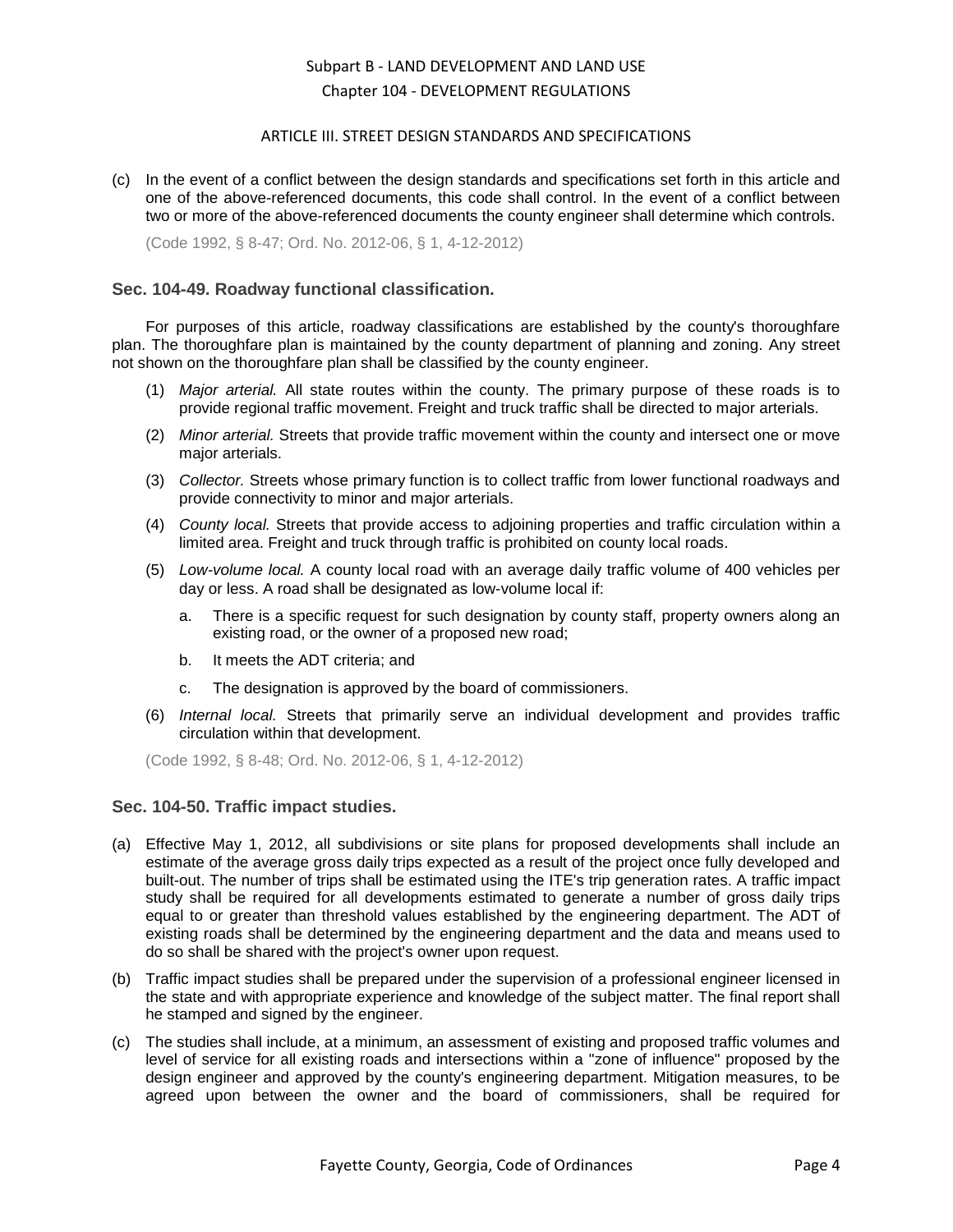### ARTICLE III. STREET DESIGN STANDARDS AND SPECIFICATIONS

developments causing a significant impact to the county's transportation system, as determined by the engineering department. This may include, but is not limited to, a drop in level of service (LOS) of two letter grades (e.g., from LOS B to D) or any drop to a LOS of E or below that is not predicted without the proposed development, LOS values shall be established for both roadway segments and intersections.

- (d) Traffic impact studies shall provide options for mitigation that at least maintain the LOS that are predicted without the proposed subdivision or development in the year full build-out is expected. Concept-level cost estimates for the mitigation measures shall be included in the report.
- (e) Traffic impact studies, if applicable, shall be submittal with the preliminary plat for subdivisions or with the site plan for other types of developments. Additional guidance on the development of gross daily trips and traffic impact studies is available through the county's engineering department.
- (f) Rezoning applications. At the request of the technical review committee, a concept-level traffic impact study may be required by the applicant during the rezoning process. The purpose of the concept-level study is to ensure the applicant and county have:
	- (1) A mutual understanding of the expected traffic impacts associated with the project;
	- (2) Agreement on the probable need for mitigation measures; and
	- (3) Similar expectations on the order-of-magnitude for the mitigation measures, if needed, development of a concept-level traffic impact study does not preclude the need for a full study at lime of subdivision or site plan submittal nor in any way limit the ultimate findings and conclusions of the full study.

(Code 1992, § 8-49; Ord. No. 2012-06, § 1, 4-12-2012)

### <span id="page-4-0"></span>**Sec. 104-51. Exemptions.**

At the discretion of the county engineer, the following types of projects may be exempted from the traffic impact study requirements:

- (1) Developments of regional impact (DRI);
- (2) Projects with one or more access point on a state route; and
- (3) Projects initiated by, or partially funded by, the county or one of the county's incorporated areas.

(Code 1992, § 8-49.1; Ord. No. 2012-06, § 1, 4-12-2012)

### <span id="page-4-1"></span>**Sec. 104-52. Right-of-way.**

- (a) *When permits/approvals are required.* Approval from the county public works department is required prior to performing any construction work or nonroutine maintenance work within the county right-ofway. This includes but is not limited to the following: grading, landscaping, drainage work, and temporary access to land. Approval may be provided in the form of a driveway application permit, utility permit, construction plans, land disturbance permit (issued by stormwater management department) or written approval from the county engineer for unique circumstances that are not covered by the aforementioned. Work performed within county right-of-way without proper permits/approvals is subject to a stop work order and/or barricade, displacement or closure by public works. Any costs incurred to correct work perform unlawfully shall be reimbursed to the county by the adjacent property owner.
- (b) *Right-of-way minimum widths.* The following table serves a guide for planning, design and acquisition: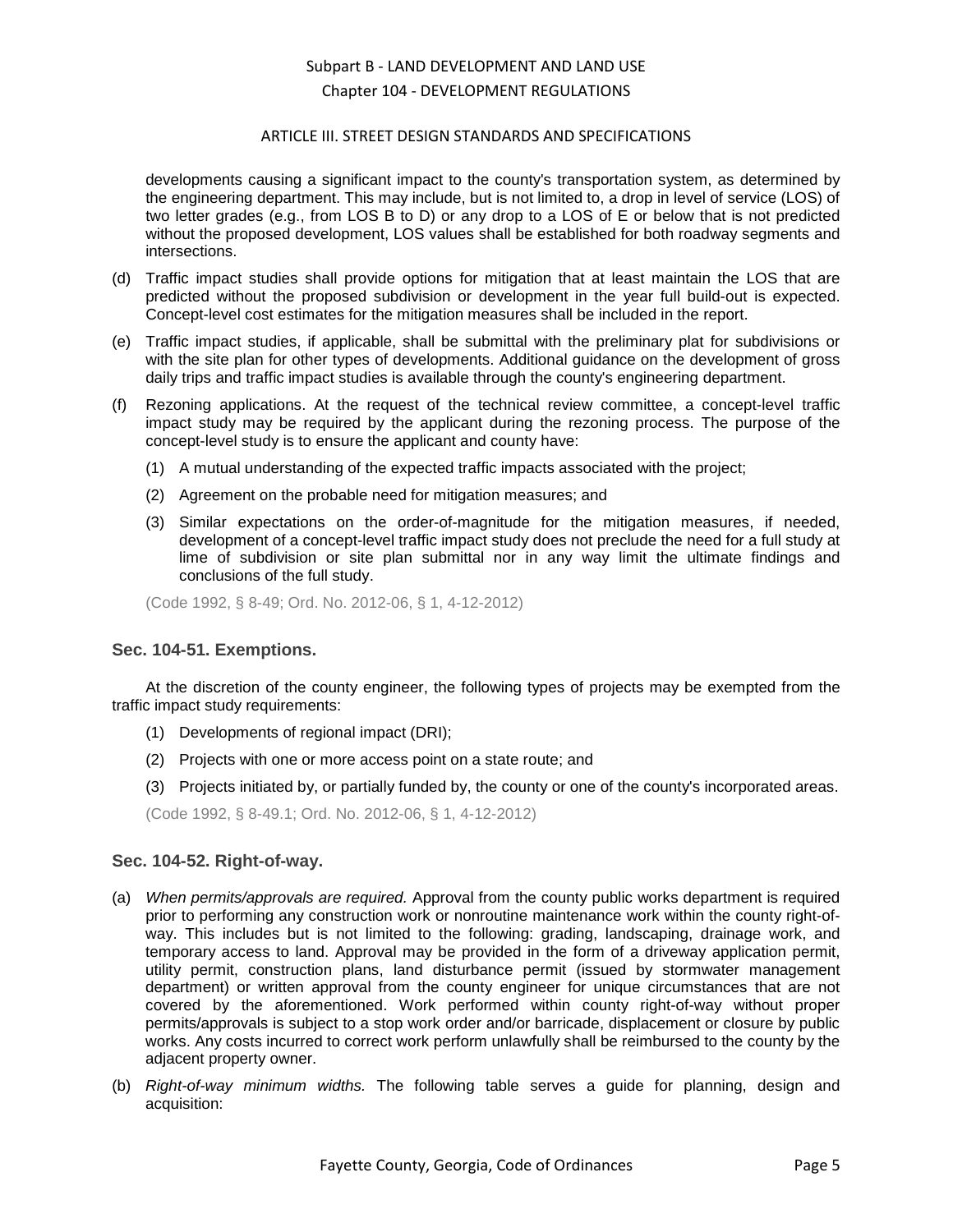## ARTICLE III. STREET DESIGN STANDARDS AND SPECIFICATIONS

| <b>Functional</b><br>Classification | Minimum Right-of-<br>Way |
|-------------------------------------|--------------------------|
| Major arterial                      | Per GDOT                 |
| Minor arterial                      | 100 feet                 |
| Collector                           | 80 feet                  |
| County local                        | 60 feet                  |
| Low-volume local                    | 60 feet                  |
| Internal local                      | 60 feet                  |

The values in this subsection are recommended minimum widths. Additional right-of-way may be required based on a road's characteristics. In all cases the right-of-way shall extend at least 12 feet beyond the edge of pavement.

- (c) *Right-of-way donation and acquisition.* Owners shall donate right-of-way to the county, as needed, when developing or improving a property in one of the manners identified below. The amount of right-of-way required for donation shall be determined by public works using the functional classification minimum standards prescribed in subsection (b) of this section.
- (d) *Compensation.* No compensation shall be provided to the property owner for improvements (e.g., fences), landscaping, trees or other items located on the land to be donated, although the county shall be responsible for removing such items, as needed, once the donation is made.
- (e) *Subdivisions.* Right-of-way donation shall be provided, as needed, pursuant to article XV of this chapter, pertaining to subdivision regulations, for any subdivision that is creating one or more new lots.
- (f) *Nonresidential developments.* Any nonresidential development requiring new or improved access to a public road and a site plan or land disturbance permit from the county shall donate right-of-way, as needed. Developments that front both sides of a public road that does not have the minimum rightof-way width shall donate the necessary land along the development's road frontage to meet the requirements. The donation shall be made equally on both sides of the road such that the road's centerline is the center of the right-of-way. Developments abutting only one side of such a road shall donate the necessary land to provide a minimum of one-half the required right-of-way, as measured from the road's centerline.
- (g) *Development along gravel roads.* Any development along a gravel road maintained by the county and requiring new or improved access and a site plan or land disturbance permit from the county shall donate right-of-way, as needed. Developments along both sides of a gravel road shall donate the necessary land along the development's road frontage to meet the requirements. The donation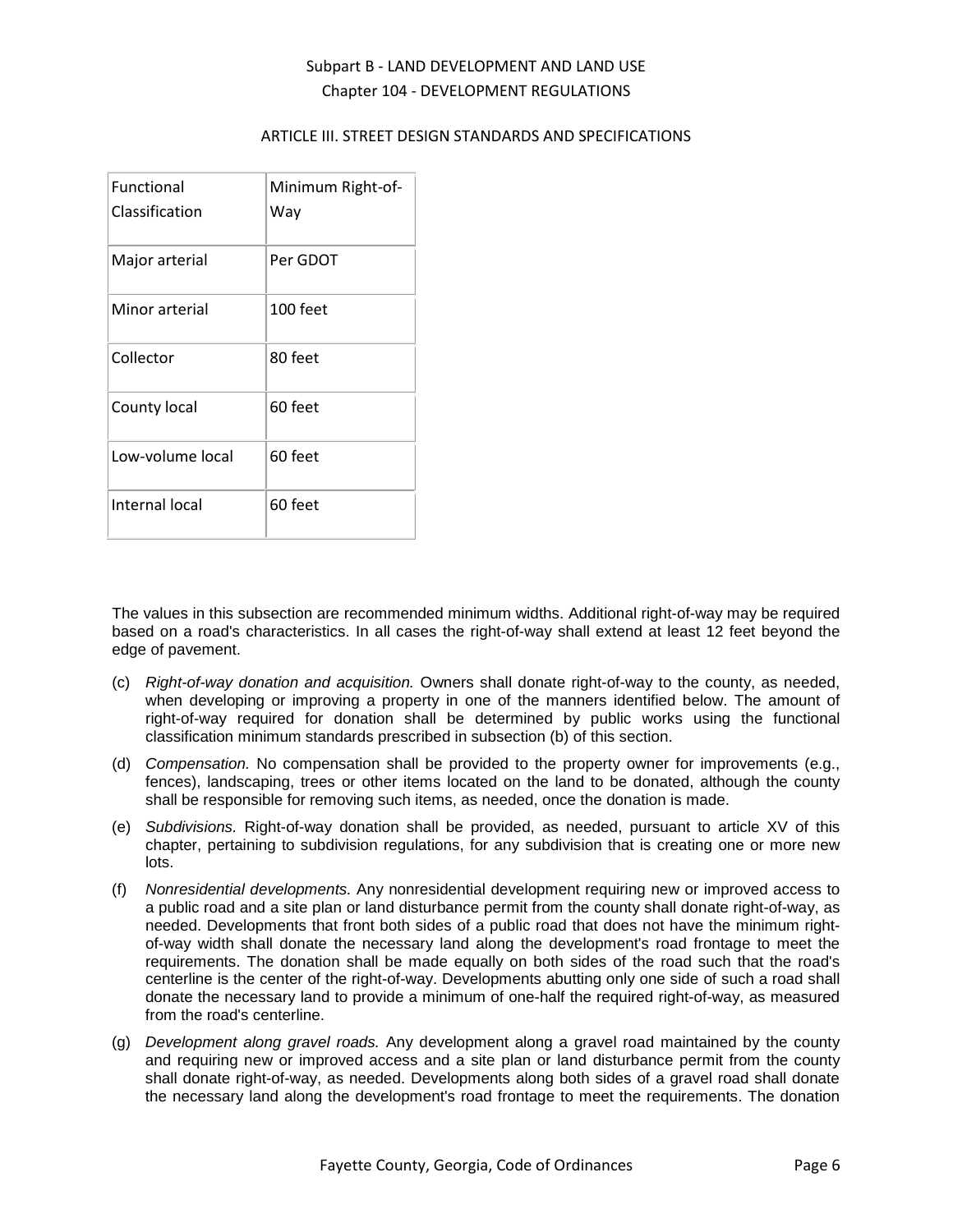### ARTICLE III. STREET DESIGN STANDARDS AND SPECIFICATIONS

shall be made equally on both sides of the road such that the road's centerline is the center of the right-of-way. Developments abutting only one side of such a road shall donate the necessary land to provide a minimum of one-half the required right-of-way, as measured from the road's centerline. This requirement applies to residential as well as nonresidential developments since any amount of development along a gravel road furthers the need for maintenance and increases the likelihood of paving the road in the future.

- (h) *Future transportation projects.* The public works department shall maintain a list of transportation projects supported by the board of commissioners and planned for implementation at some point in the future. These projects may include, but are not limited to, new road construction, road widening, multiuse path construction, and intersection improvement projects. When a future transportation project adjoins or traverses a proposed subdivision or development project, the county may require the appropriate future right-of-way needed for the project to be platted as part of the subdivision or development project. Unless, the "future transportation project" is required to support the proposed subdivision or development, the county shall purchase the property from the owner following the county's policy for right-of-way acquisition.
- (i) *Building line setbacks for future right-of-way.* This section establishes requirements for right-of-way donation and acquisition associated with various land development and improvements projects. The purpose of this section is to establish appropriate building line setbacks for developments located along roads with right-of-way needs, pursuant to the thoroughfare plan, but exempt from providing the required right-of-way at the time of development or subdivision. Examples include residential building permit applications on paved roads and minor revisions to final plats. These developments shall establish building line setbacks from the required future right-of-way line or existing right-of-way line, whichever is greater. Doing so ensures the building or other improvement will be located a sufficient distance from the road once anticipated safely, operational, or capacity improvements are made to the road. For example, a building application permit for construction of a new home on a paved road with 60 feet of right-of-way shall establish setbacks using a future right-of-way line measured 40 feet from road centerline if the road is shown as a collector per the county's thoroughfare plan. For situations in which this requirement causes undue hardship, a variance may be sought through the county zoning board of appeals pursuant to article IX of chapter 110, zoning.

(Code 1992, § 8-50; Ord. No. 2012-06, § 1, 4-12-2012)

## <span id="page-6-0"></span>**Sec. 104-53. Construction requirements for roads and streets.**

- (a) *General information.* Placement of the base material and asphalt shall be inspected and approved by the engineering department as specified below. The owner of the project shall be responsible for requesting such inspections by the county. A minimum advance notice of 24 hours shall be provided when scheduling inspections. Placement of base and/or asphalt shall not be done until such inspections have been conducted. Unless noted otherwise, all tests and data, as required per this section, shall be provided by the owner at no cost to the county. All inspections shall be documented and include pertinent information such as date, time, inspector, weather, station numbers, results of inspection, required action, etc.
- (b) *Subgrade.* Kill areas shall be deconstructed in eight- to 12-inch lifts. Individual lifts shall be compacted using sheepsfoot rollers (or pneumatic tire rollers for cohesionless and low-cohesion soils) or similar equipment capable of obtaining the required compaction. The centerline profile shall conform to the established elevations within an acceptable tolerance of 0.1 foot. A surveyed as-built centerline profile shall be provided to the county for all collectors and arterials, and for any segment of a local road identified by the engineering department as having potential safety or drainage concerns.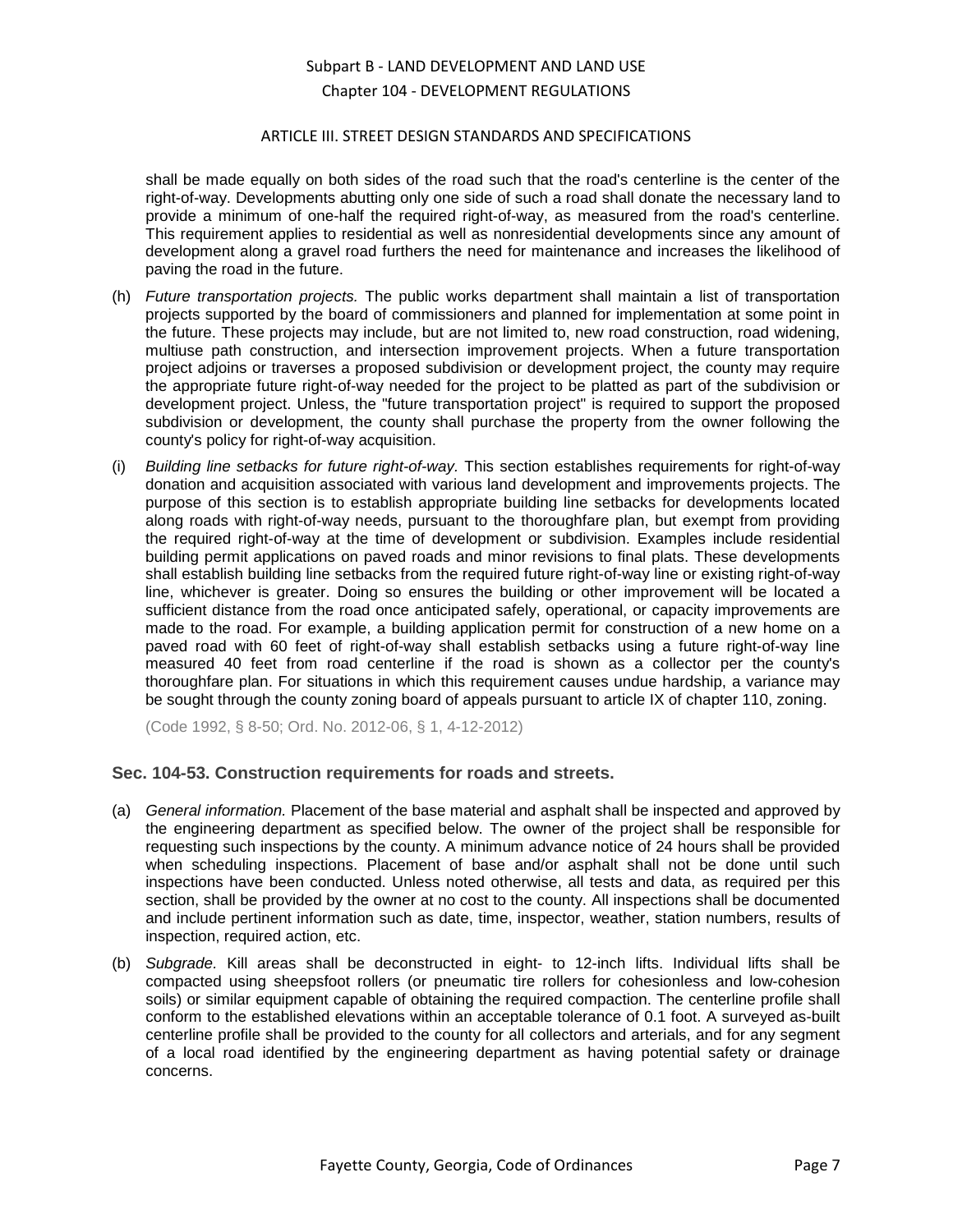### ARTICLE III. STREET DESIGN STANDARDS AND SPECIFICATIONS

- (1) Soil density tests shall be performed on roadway fills four feet in height or greater. Compaction tests shall be performed on every other lift (i.e., every 16 to 24 inches) at 100-foot intervals along the fill section. Compaction tests shall be performed to within 12 inches of the final grade of the subgrade. Fill areas shall be compacted to 95 percent maximum dry density per the standard proctor test (ASTM D698. AASHTO T99). The locations of the density tests are subject to county approval and additional test locations may be required if there are areas of questionable compaction.
- (2) The density testing shall be conducted by an independent third party selected by the owner and approved by the engineering department. If the subgrade compaction is less than the required percentage the owner shall remove, replace, and/or recompact the area in question, or use other means approved by the engineering department, until the density meets the required standards. Signed copies of all test results shall be submitted to the engineering department.
- (3) The compaction of the top 12 inches of subgrade shall be inspected by a proof roll inspection (see below). The proof roll inspection of the subgrade shall not be conducted until all applicable density test results have been submitted to, and approved by, the engineering department.
- (c) *Lateral subdrains.* Lateral subdrains shall be installed at locations shown on the approved construction plans. Unless approved otherwise, subdrains shall be placed at a minimum interval of every 500 feet for roads with a continuous grade of two percent or less and in all sag vertical curves and cul-de-sacs. The top of the stone surrounding the subdrain shall be at the interface of the subgrade and base. The subdrains shall extend from the road's centerline to the nearest drop inlet or ditch on either side of the road. In cul-de-sacs, the subdrain shall be designed to accommodate the location of the drop inlet and expected groundwater flow. Subdrains shall consist of a six-inch perforated plastic pipe placed near the bottom of a two feet wide by two feet deep ditch backfilled with clean No. 57 stone. Filter fabric shall be placed around the perimeter of the ditch prior to backfilling and the fabric folded over the top prior to placement of base material. A lateral subdrain detail is available from the engineering department to assist with design and installation.
- (d) *Base.* Base thickness shall be verified by field measurement and shall not be deficient in any area by more than one-half inch from the specifications on the approved construction drawings. Deficient areas shall be corrected by adding additional quantities of the same base material and rebuilt to the desired thickness. The owner, at his expense, shall prepare the holes for measurement. Measuring holes shall be dug every 500 feet, or less, to confirm the required base thickness. At least one additional measurement shall be taken for every measurement that is less than the minimum base thickness (excluding the one-half-inch tolerance). A representative from the county engineering or road department shall determine the measuring hole locations and confirm the depth of base.
- (e) *Proof-rolls.* Proof-roll inspections shall be conducted on the subgrade prior to placing base and on the base prior to pacing asphalt. The purpose of the proof-roll inspection is to ensure the subgrade and compacted based course have sufficient stability to support any and all types of heavy equipment used to build the road without pumping (i.e., vertical or horizontal displacement of the material due to a variety of factors, including too much water, not enough compaction, etc.). Proofroll compaction inspections of the subgrade and base (two independent inspections) shall be by a loaded tandem-axle dump truck having a total weight of 56,000 pounds (28 tons). Any area not passing the proof-roll inspection shall be corrected by the owner at no cost to the county and then scheduled for reinspection.
- (f) *Asphaltic and Portland cement concrete construction of roads and streets.* The following table indicates the minimum material type and thicknesses for various types of roads within the county. At the discretion of the engineering department, the pavement design may be dictated by the anticipated surrounding land use rather than functional classification. Specifically, roads serving office-institutional and commercial uses shall be built to "collector" standards; and roads serving manufacturing or industrial uses shall be built to "arterial" standards: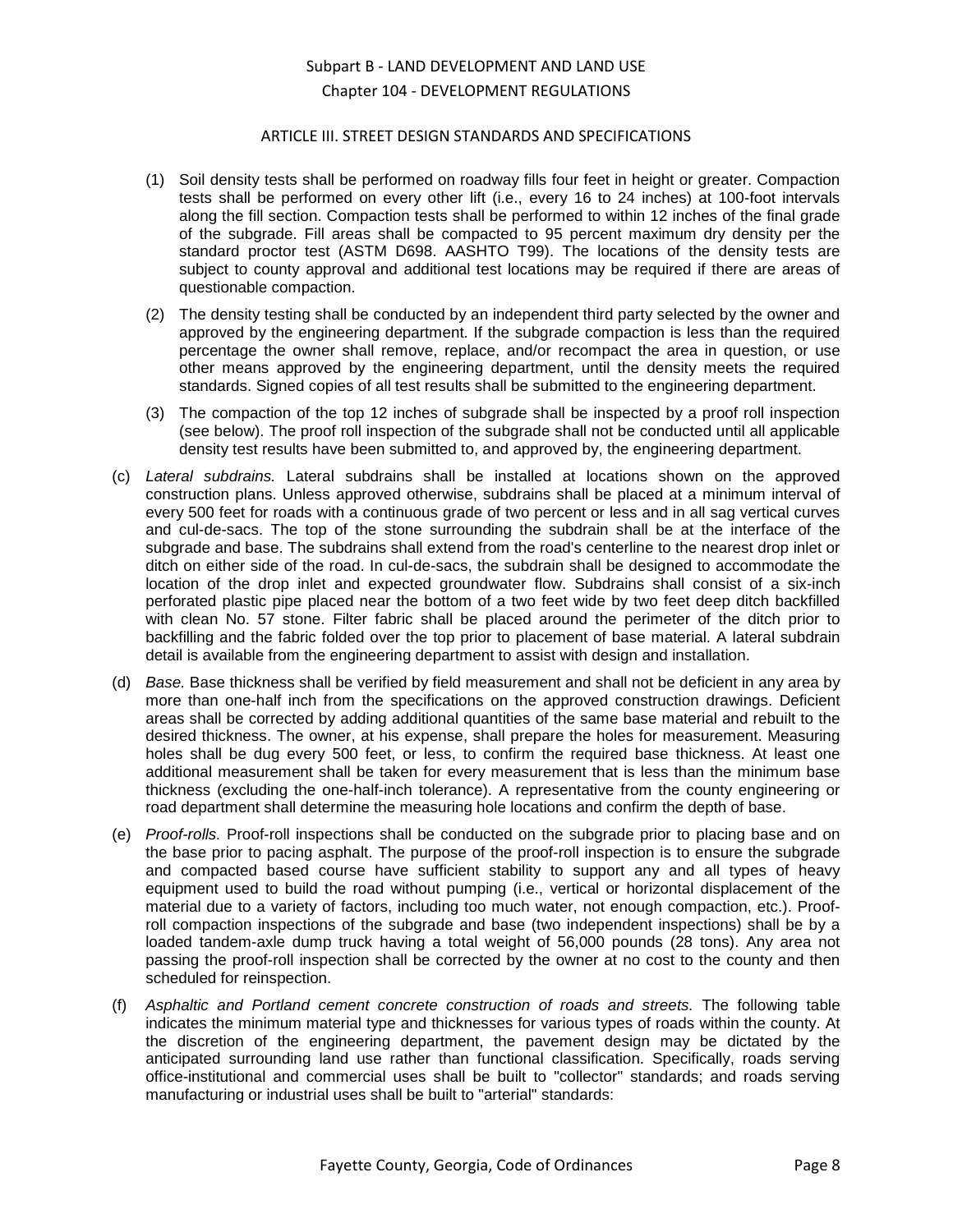## ARTICLE III. STREET DESIGN STANDARDS AND SPECIFICATIONS

| Functional<br>Classification | Low-Volume Local, County Local and Internal<br>Local | Collector                  | Arterial*                  |
|------------------------------|------------------------------------------------------|----------------------------|----------------------------|
| Top course                   | 1.5" 9.5 mm Type 2                                   | 1.5" 9.5 mm Type 2         | $1.5"$ 12.5 mm             |
| Binder                       | 2.0" 19 mm                                           | 2.5" 19 mm                 | 2.0" 19 mm                 |
| Asphaltic<br>base            | <b>NA</b>                                            | <b>NA</b>                  | 3.0" 25 mm                 |
| Base                         | 6" crusher run or GAB on roadway                     | 8" GAB on roadway          | 8" GAB on roadway          |
|                              | 10" crusher run or GAB in cul-de-sacs                | 10" GAB in cul-de-<br>sacs | 10" GAB in cul-de-<br>sacs |

## ASPHALTIC CONCRETE ROADS AND STREETS (minimum standards)

\*Note. The design for improvements to an arterial road or for the construction of a new arterial roadway shall include a pavement design that includes projected truck volumes. The pavement analysis shall follow current GDOT procedures and methods. Up to a ten percent under-design may be allowed if approved by the county engineer. In no case shall the pavement thickness be less than those shown in this table.

The materials, methods and quality control used for installation of asphaltic concrete shall meet all applicable GDOT standards and specifications including, but not limited to, section 400—Hot Mix Asphaltic Concrete Construction.

## PORTLAND CEMENT CONCRETE ROADS AND STREETS (minimum standards)

| <b>Functional</b>      | County Local and Internal                                           | Collector                                                           | Arterials                                                           |
|------------------------|---------------------------------------------------------------------|---------------------------------------------------------------------|---------------------------------------------------------------------|
| Classification   Local |                                                                     |                                                                     |                                                                     |
| Pavement               | 6" concrete pavement                                                | 7" concrete pavement                                                | 8" concrete pavement                                                |
| Base                   | 4" crusher run, GAB or other<br>material approved by<br>engineering | 4" crusher run, GAB or other<br>material approved by<br>engineering | 4" crusher run, GAB or other<br>material approved by<br>engineering |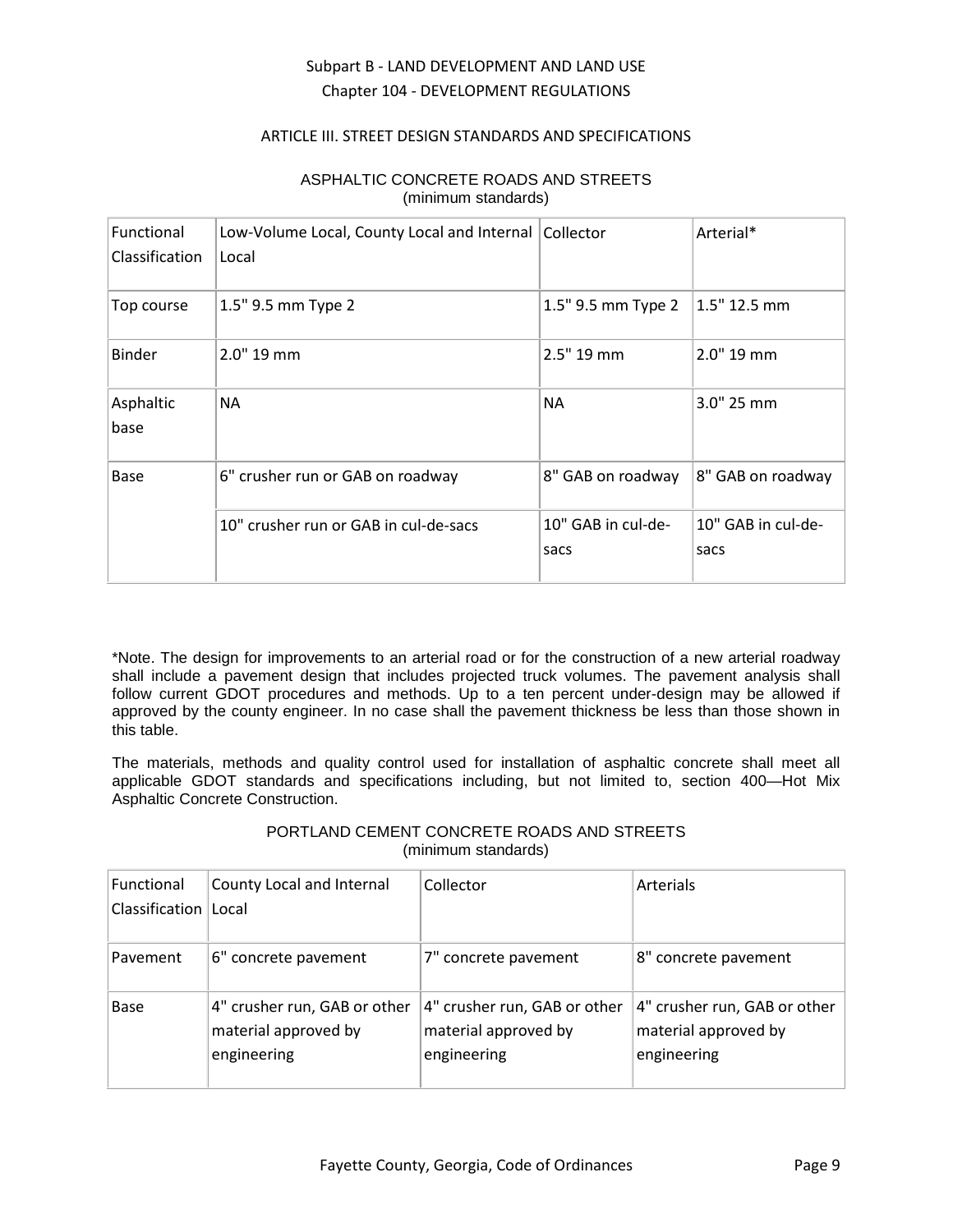### ARTICLE III. STREET DESIGN STANDARDS AND SPECIFICATIONS

The materials, methods and quality control used for installation of Portland cement concrete shall meet all applicable standards and specifications provided in the document titled section 439-Portland Cement Concrete pavement for Local Roads, Streets and Parking Lots, dated July 13, 2010. A copy of these standards and specifications are available through the county's engineering department. Pavement and base thickness shall be established in the concrete design and paving plans prepared for each project and alternate designs (i.e., from those specified above) may be used if approved by the engineering department.

Exceptions to applicable GDOT standards and specifications, for either asphaltic concrete or Portland cement concrete, may be provided, upon request, by the engineering department exceptions shall only be valid if requested in writing and approved by the engineering department prior to start of paving operations.

- (g) *Core samples.* Pavement thickness shall be verified by core samples. The pavement thickness shall be considered unacceptable if it is deficient in any sample by more than one-fourth inch from the requirements on the approved construction drawings. Samples shall be taken every 500 feet from the center of a travel lane, alternating lanes between samples. A minimum of three samples shall be collected for every street (if less than 1,500 feet) with one of the three samples taken from the culde-sac, if present. Additional samples may also be required at pavement joint lines (typically road centerline) if field observations indicate a concern about thickness in these locations. At the discretion of the engineering department, additional samples may be required to isolate areas of concern around samples with asphalt thicknesses below the tolerance level.
	- (1) The remedy to correct areas with insufficient pavement shall vary depending on the road type. For roads with no curb and gutter, the remedy shall include an overlay of an asphalt mix that matches the existing road surface and placed at a lift thickness within the accepted range for that mix type. Joints shall be milled to allow for a smooth transition between existing and new asphalt. The overlay shall extend to the nearest intersection if it is located within 100 feet of the problem area.
	- (2) For roads with curb and gutter, the asphalt, base and subgrade shall be removed, as needed, to allow room for placement of base and asphalt in accordance with the county standards and approved construction plans. The finish elevation of the top course of asphalt shall be flush with the gutter. Joints shall be milled to allow for a smooth transition between existing and new asphalt. The overlay shall extend to the nearest intersection if it is located within 100 feet of the problem area.

(Code 1992, § 8-51; Ord. No. 2012-06, § 1, 4-12-2012)

## <span id="page-9-0"></span>**Sec. 104-54. Design standards.**

- (a) The latest edition of the AASHTO A Policy on Geometric Design of Highways and Streets is incorporated into this regulation by reference. The rules and requirements contained within the AASHTO document shall apply to county roads and streets unless a regulation is in conflict or superseded by other text in this article. On county roads and streets, the county engineering department shall act as the implementing body in lieu of the state department of transportation or AASHTO.
- (b) Applicable design standards established in A Policy on Geometric Design of Highways and Streets include, but are not limited to, the following:
	- (1) Sight distance;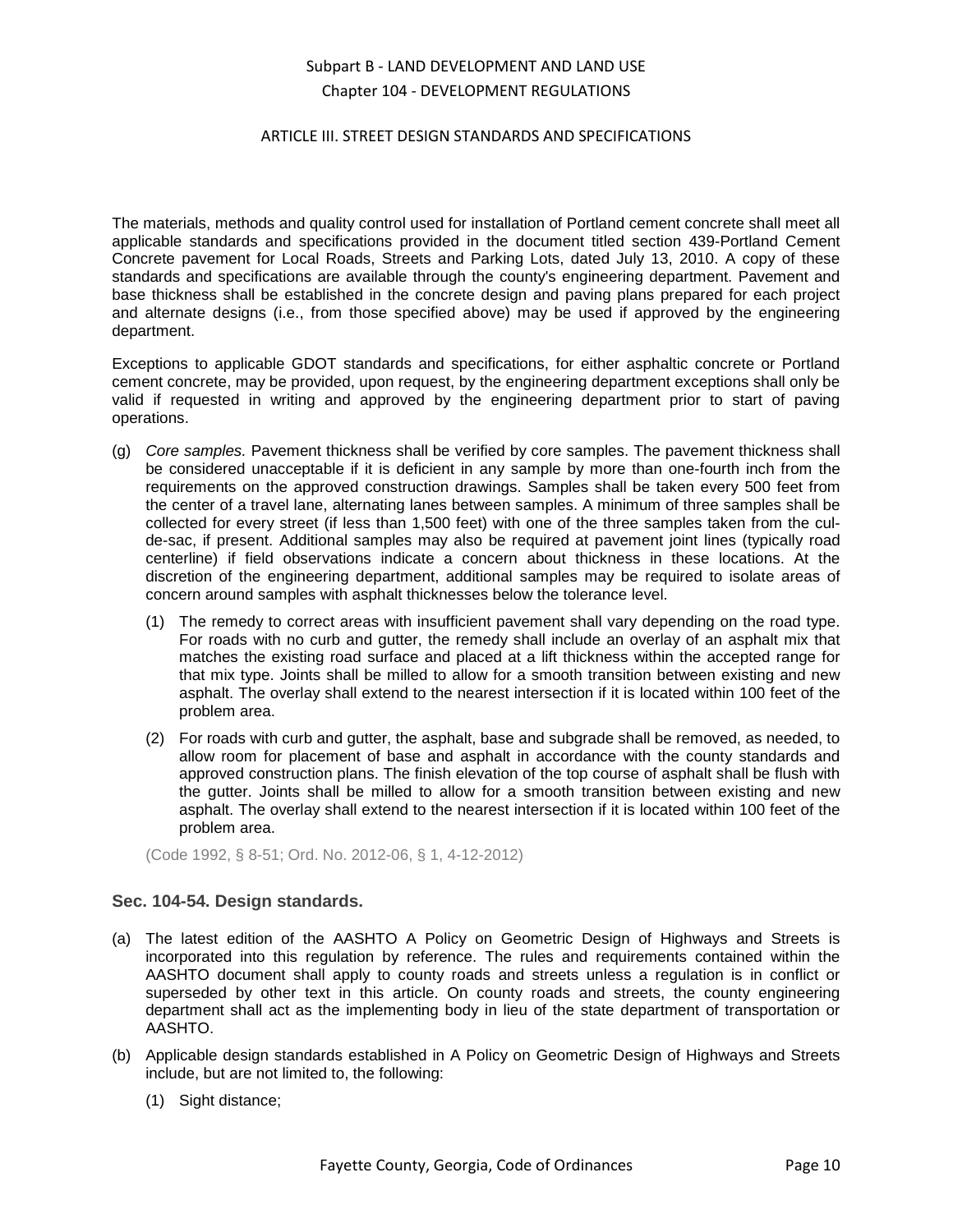### ARTICLE III. STREET DESIGN STANDARDS AND SPECIFICATIONS

- (2) Horizontal alignment;
- (3) Vertical alignment; and
- (4) Other elements affecting geometric design.

AASHTO's Guidelines for Geometric Design of Very Low Volume Local Roads may be used to establish standards when the average daily traffic is expected to be less than 400 vehicles per day.

- (c) General road specifications.
	- (1) *Centerline crown.* Except in areas of super elevation, all roads shall have a crown with a side slope of one-fourth inch per foot (or approximately two percent).
	- (2) *Tangents.* Between reverse horizontal curves there shall be a minimum tangent of 50 feet for local roads and 100 feet for collectors and streets within business parks. The minimum tangent for arterials shall be set by AASHTO.
	- (3) *Superelevation.* Superelevation is not required for internal local and low volume local roads.
	- (4) *Sight distance.* Stopping sight distance shall be used for all applicable design criteria associated with internal local and low volume local roads.
	- (5) *Sag vertical curves.* Minimum rates of vertical curvature (K values) less than those required by AASHTO may be approved by the engineering department for internal local and low-volume local roads if doing improves the overall drainage characteristics of that section of road and/or minimizes impacts to streams or wetlands without an unacceptable impact to sight distance.
	- (6) *Horizontal curves.* The radius of horizontal curves on internal local streets shall be no less than 175 feet. The minimum horizontal radius for all other functional classifications shall be set by applicable AASHTO standards.
	- (7) *Intersections.* The minimum angle of intersection shall be set by applicable GDOT standards. (See Regulations for Driveway and Encroachment Control.)

| Functional<br>Classification | Design Speed            | Min. Grade              | Max. Grade              | Pavement Width          |
|------------------------------|-------------------------|-------------------------|-------------------------|-------------------------|
| Major arterial               | Per AASHTO <sup>1</sup> | Per AASHTO <sup>1</sup> | Per AASHTO <sup>1</sup> | Per AASHTO <sup>1</sup> |
| Minor arterial               | Per AASHTO <sup>1</sup> | Per AASHTO <sup>1</sup> | Per AASHTO <sup>1</sup> | Per AASHTO <sup>1</sup> |
| Collector                    | 45 mph                  | 2%                      | 10%                     | 24 ft.                  |
| County local                 | 35 mph                  | 2%                      | 10%                     | $22 - 24$ ft.           |
| Low-volume local             | 25 mph                  | 2%                      | 12%                     | Per AASHTO <sup>2</sup> |
| Internal local               | 25 mph                  | 2%                      | 12%                     | $22 - 24$ ft.           |

(8) *Design speed, grades and pavement width.* See the following table: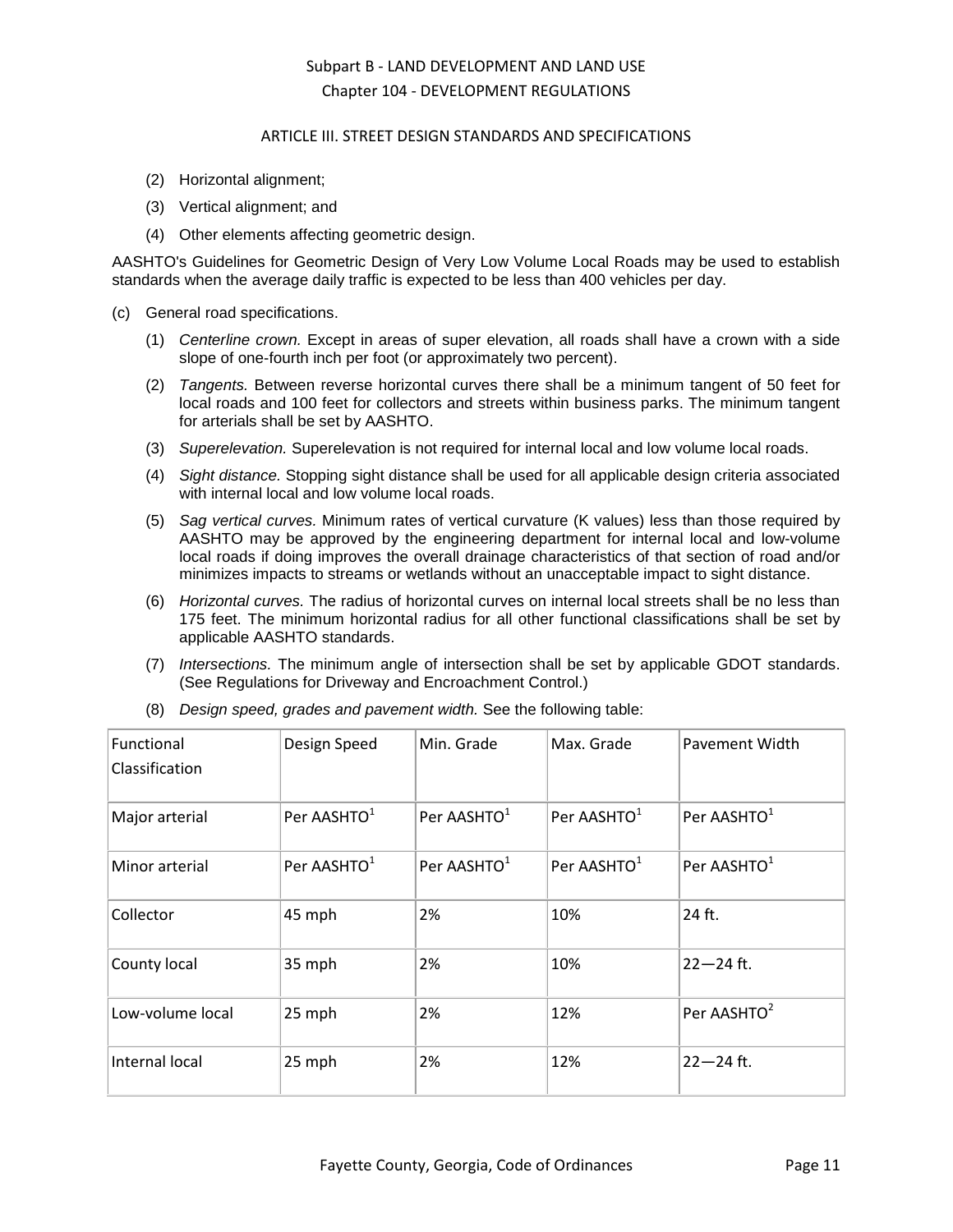## ARTICLE III. STREET DESIGN STANDARDS AND SPECIFICATIONS

### Note:

- 1. A Policy on Geometric Design of Highways and Street, latest edition.
- 2. Guidelines for Geometric Design of Very Low Volume Local Roads, latest edition.

Minimum grades as low as 1.5 percent and maximum grades as high as 15 percent may be used for short segments if needed to accommodate site-specific characteristics and the use is approved by the engineering department. It is the responsibility of the design engineer to provide sufficient justification for the variance.

- (d) Cul-de-sac specifications.
	- (1) *Dimensions.* Cul-de-sacs shall have a minimum paved radius of 40 feet, excluding curb and gutter. Larger minimum radii may be required for nonresidential settings.
	- (2) *Right-of-way.* The minimum right of way around a cul-de-sac shall be either based on a 60-foot radius from the center of the cul-de-sac or set such that the distance between edge of pavement and the right-of-way line along the roadway is maintained around the cul-de-sac, whichever is greater.
	- (3) *Islands.* Landscape islands in cul-de-sacs are allowed however they shall be considered "common space" to the development and the ownership and maintenance responsibilities shall be clearly defined on the final plat. A minimum travel lane of 18 feet shall be provided around the island. The construction drawings shall verify appropriate turning areas for school buses, tractor-trailers (53 feet) and emergency response vehicles.
	- (4) *Alternatives to cul-de-sacs.* All streets shall terminate at an intersection, cul-de-sac or other county-approved design that allows for safe and efficient turn around for emergency response vehicles, school buses, delivery vehicles, etc.
- (e) Stormwater management plan. Stormwater management requirements applicable to road design and construction are codified in article XIV of this chapter, pertaining to post-development stormwater management for new development and redevelopment.

(Code 1992, § 8-52; Ord. No. 2012-06, § 1, 4-12-2012)

### <span id="page-11-0"></span>**Sec. 104-55. Driveway and encroachment control.**

- (a) The latest edition of the GDOT Regulations for Driveway and Encroachment Control is incorporated into this section by reference. The rules and requirements contained within the GDOT document shall apply to county roads and streets unless a regulation is in conflict or superseded by other text in this article. On county roads and streets, the county engineering department shall act as the implementing body in lieu of the state department of transportation.
- (b) In situations where the following provisions: Residential access, nonresidential access, access for new road construction and auxiliary turn lanes, cannot be satisfied due to unusual site characteristics, technical, or legal reasons, the number and location of curb cuts or turn lanes shall be approved by the county engineer with input from the county's technical review committee.
- (c) Residential access.
	- (1) *Zoning ordinance reference.* Every residential lot shall meet the minimum requirements of section 110-67, street frontage for access.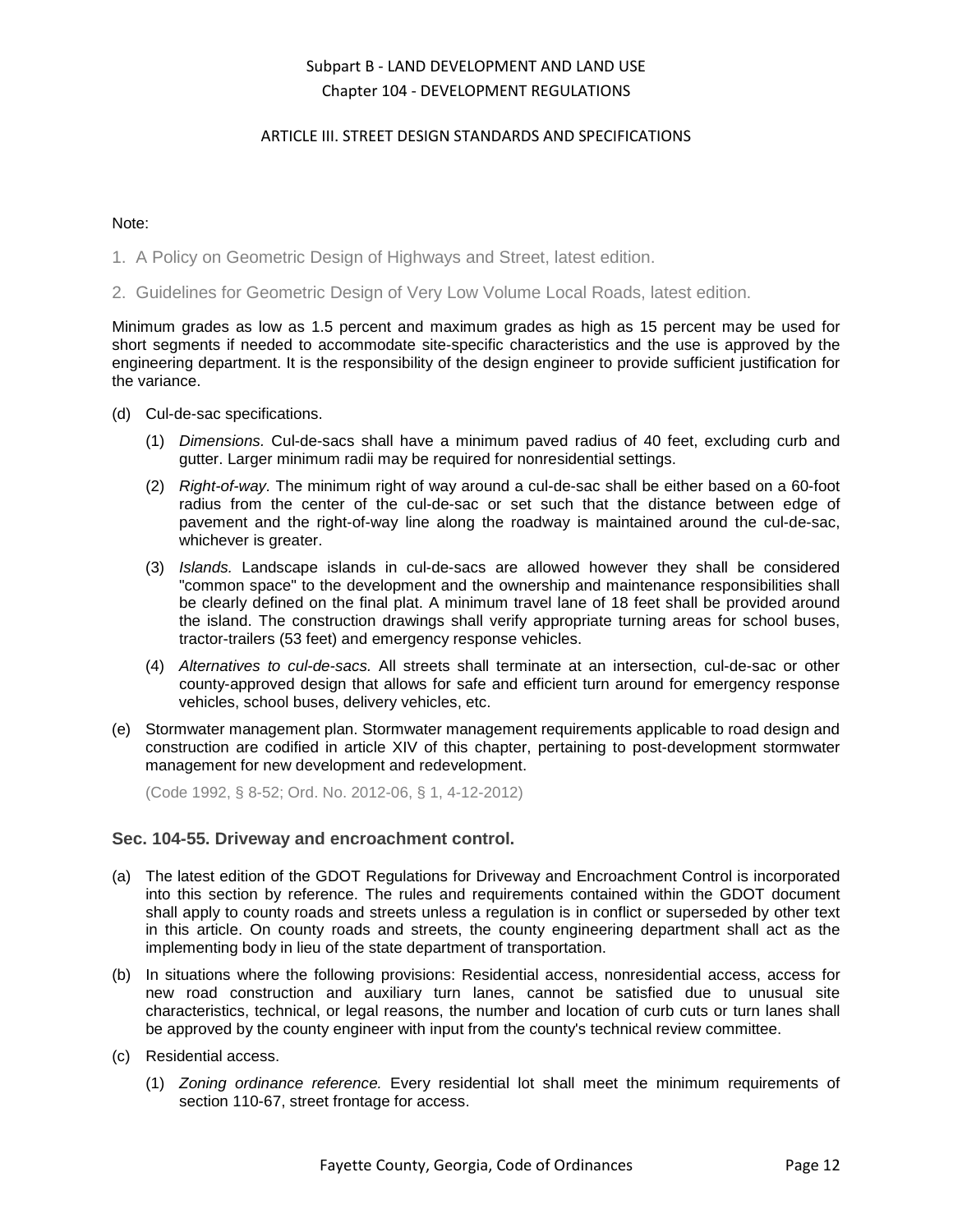#### ARTICLE III. STREET DESIGN STANDARDS AND SPECIFICATIONS

- (2) *Driveway application permits.* No new driveway to county right-of-way or prescriptive casement shall be made without an approved driveway application permit from the engineering department. Residential developments on internal local roads are exempt from the driveway application permit requirement.
- (3) *Numbers of driveways.* Residential lots shall have at least one (unless a shared driveway is authorized) and no more than two driveway cuts. Driveways to agricultural-residential (A-R) zoned properties for agricultural or other nonresidential purposes are exempt from the two-perlot limit but shall meet all other residential access standards.
- (4) *Location.* Driveways shall be located at least two feet from any side or rear property line.
- (5) *Maximum width.* The maximum width of any driveway shall not exceed 24 feet at the right-ofway line. For roads with prescriptive casement, the width measurement shall be made 18 feet back from the edge of existing road.
- (6) *Multiple road frontage.* Residential lots with road frontage on multiple roads shall have the driveways located on the street with the lowest functional classification unless authorized otherwise by the county engineer. Exceptions may be provided if doing so improves safety, minimizes environmental impacts, or is appropriate based on site-specific physical characteristics of the property.
- (7) *Sight distance.* Minimum sight distances shall be satisfied for all new driveways. Properties on local roads, or any other county road with a posted speed limit of 25 miles per hour or less, shall have a minimum sight distance of 200 feet in either direction. Sight distance requirements and measurements for all other roads shall be per GDOT's Regulations for Driveway and Encroachment Control. The county shall be responsible for removing vegetation within the county right-of-way if the vegetation is restricting sight distance below the required amount. The owner shall be responsible for clearing vegetation or other obstructions, as needed, on private properties.
- (8) *Shared driveways.* A maximum of two residential lots may share a single driveway if the following conditions are satisfied:
	- a. The shared driveway is justified by either insufficient sight distance at one of the lots or otherwise authorized by the county engineer because doing so improves safety, minimizes environmental impacts, or is appropriate based on site-specific physical characteristics of the property;
	- b. The width of the shared driveway shall be a minimum of 12 feet and constructed of an allweather surface approved by the engineering department;
	- c. The driveway shall have a minimum clear zone of 20 feet that extends, continuous, from the right-of-way to both homes served by the driveway. The purpose of the clear zone is to ensure unobstructed emergency access to the homes;
	- d. A permanent cross-access easement shall be recorded and the easement reflected on the plat and deed of both properties; and
	- e. The street address of each lot shall be clearly marked at the road and at all forks in the shared driveway.
- (9) *Circular driveways.* Each lot may have one circular (e.g., a horseshoe drive) if the sight distance requirements can be satisfied for both entrances. Circular driveways may also connect multiple frontages if both streets have the same functional classification. Circular driveways shall count as one driveway cut with respect to limits on the number of driveways per lot.
- (10) *Mailing address.* Mailing addresses arc issued by the county's building permits and inspections department.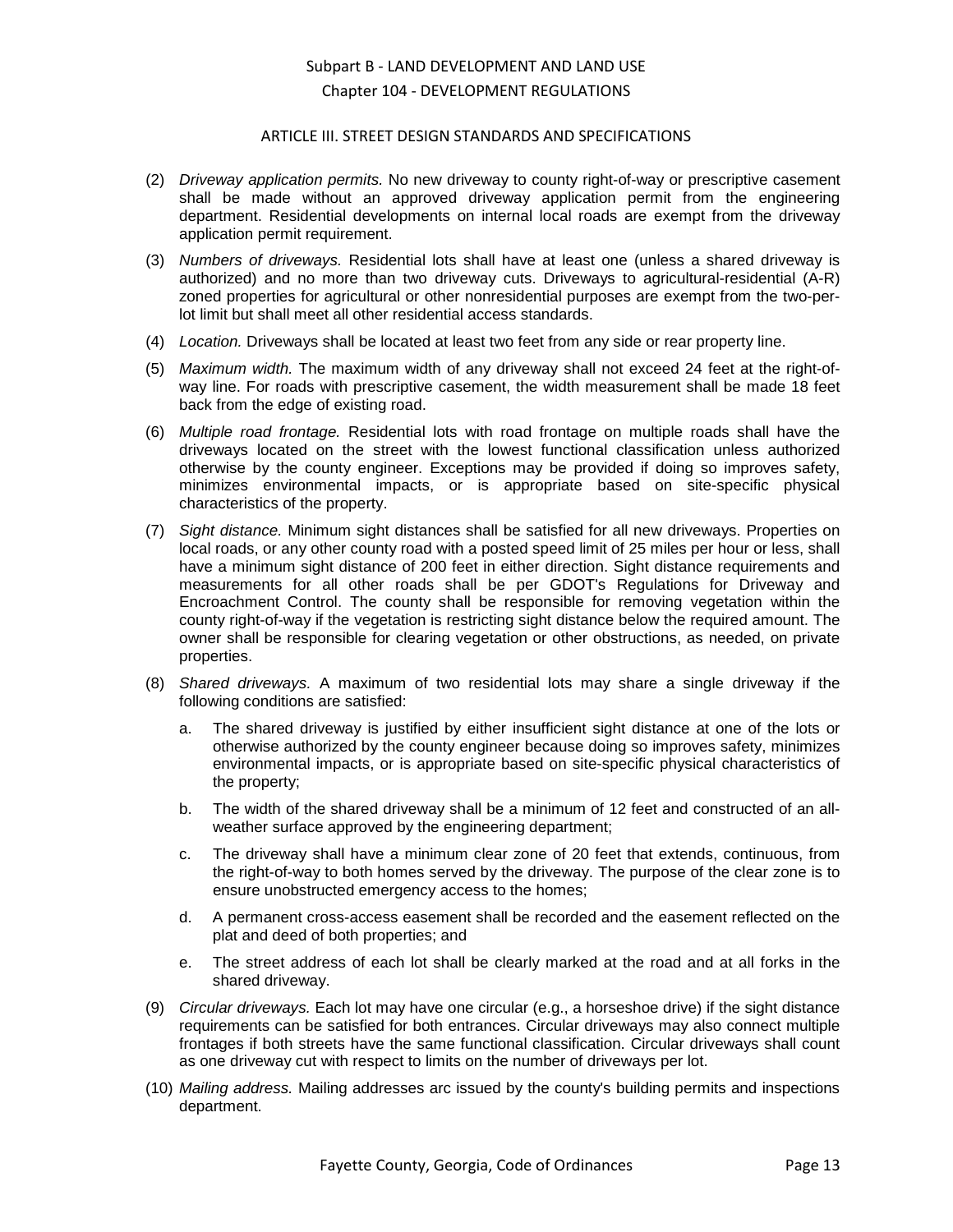#### ARTICLE III. STREET DESIGN STANDARDS AND SPECIFICATIONS

#### (d) Nonresidential access.

- (1) *Zoning ordinance reference.* Every nonresidential lot shall meet the minimum requirements of section 110-67, street frontage for access.
- (2) *Driveway application permits.* No new driveway to county right-of-way or prescriptive casement shall be made without an approved site plan and/or certificate of zoning compliance from the planning and zoning department. This requirement may be waived by the engineering department if the reason for the new driveway is a result of a county initiated project.
- (3) *Numbers of driveways.* The number of driveways for nonresidential lots shall be determined by the available road frontage and the minimum spacing criteria established in the GDOT's Regulations for Driveway and Encroachment Control.
- (4) *Multiple road frontage.* Nonresidential lots with road frontage on multiple roads shall have the driveway located in a manner consistent with GDOT's Regulations for Driveway and Encroachment Control.
- (5) *Sight distance.* Minimum sight distances shall be satisfied for all new driveways. Properties on local roads, or any other county road with a posted speed limit of 25 miles per hour or less, shall have a minimum sight distance of 200 feet in either direction. Sight distance requirements and measurements for all other roads shall be per GDOT's Regulations for Driveway and Encroachment Control. The county shall be responsible for removing vegetation within the county right-of-way if the vegetation is restricting sight distance below the required amount. The owner shall be responsible for clearing vegetation or other obstructions, as needed, on private properties.
- (6) *Design criteria.* All new or modified nonresidential driveways shall meet all applicable standards as established in the GDOT's Regulations for Driveway and Encroachment Control. Developments with site plans that requires changes to the parking area or internal drives shall improve existing driveways to meet current standards, including addition of left or right turn lanes, as applicable.
- (7) *Shared driveways.* Shared driveways for nonresidential lots are encouraged, although the following criteria shall be satisfied.
	- a. The width of the shared driveway shall be a minimum of 24 feet (if two-way) and paved with asphalt or concrete per the approved site plan;
	- b. A permanent cross-access casement shall he recorded and the easement reflected on the plat and deed of both properties;
	- c. The street address of each lot shall be clearly marked at locations and with markers approved by the fire and emergency services department;
	- d. Each lot shall have the minimum required road frontage; and
	- e. Shared driveways are exempt from the 20-foot minimum offset from property lines specified in section 104-213.
- (8) *Interparcel access.* Interparcel access shall be provided between adjacent nonresidential properties. If the neighboring property does not have an existing stub, parking lot or driveway feasible for tie-in, then a stub shall be constructed to the side or rear property line. Access easements shall be provided, as described in subsection  $(d)(7)$  of this section for shared driveways, to allow for through traffic. This requirement may be waived by the county engineer if site circumstances make interparcel access impractical, such as natural grades in excess of 15 percent, sensitive environmental areas, incompatible uses, excessive distances, etc.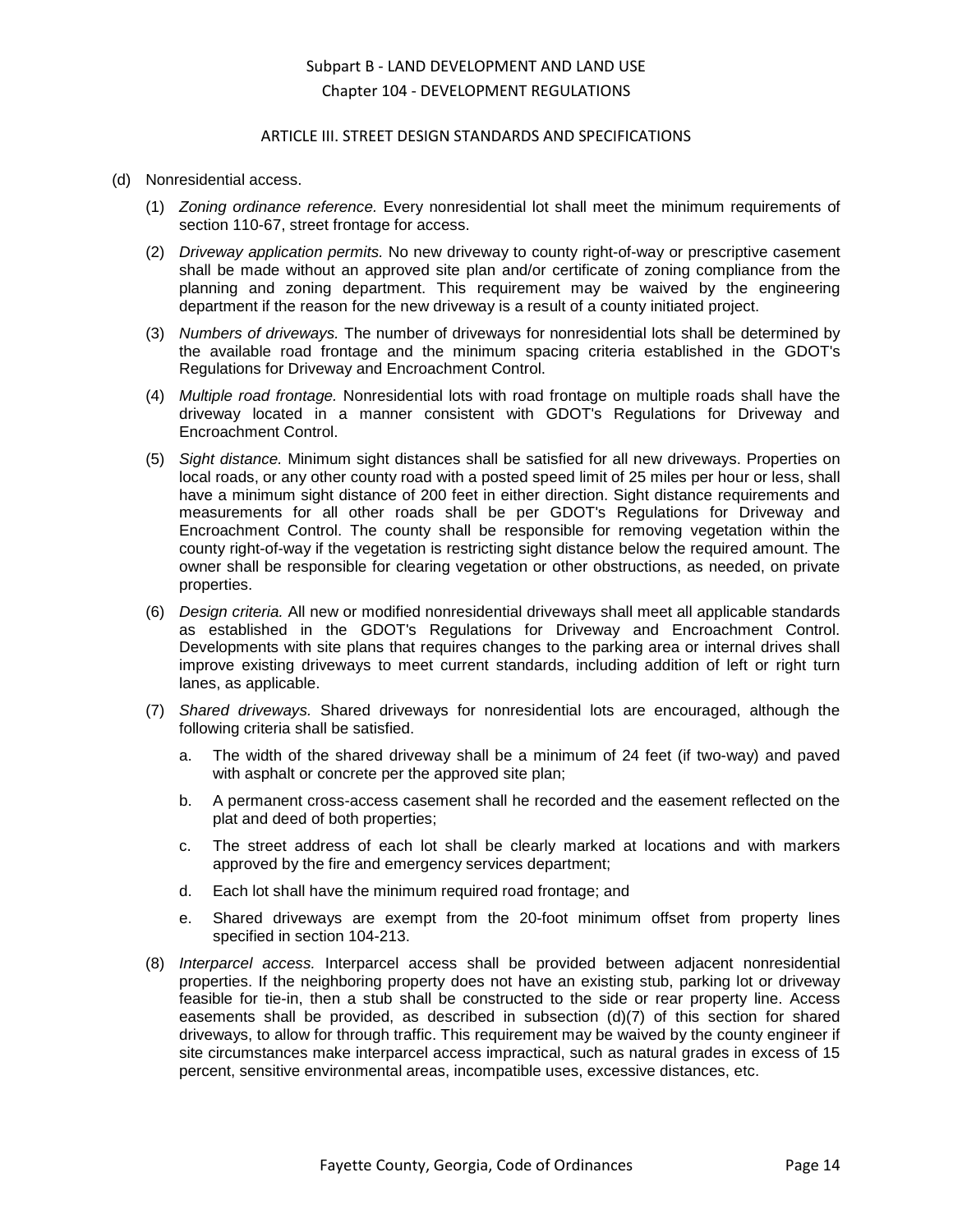### ARTICLE III. STREET DESIGN STANDARDS AND SPECIFICATIONS

- (9) *Mailing address.* Mailing addresses arc issued by the county's building permits and inspections department.
- (e) Access for new road construction. The following are the minimum distances to be provided between a new street/road and an existing street/road or nonresidential driveway:

| Local     | 300 feet   |
|-----------|------------|
| Collector | $400$ feet |
| Arterial  | 500 feet   |

- (1) Distances shall be measured along a right-of-way line from its point of intersection with the proposed road's right-of-way line and the nearest edge of pavement of an existing road or nonresidential driveway.
- (2) New roads shall be aligned directly across from existing streets/roads and nonresidential driveways or offset a distance equal to or greater than those listed in this subsection (e). This requirement is not applicable if there is a median prohibiting left turns into and out of the proposed road.
- (f) Auxiliary turn lanes. The need for and design criteria for auxiliary turn lanes shall be determined using the criteria set forth in the GDOT's Regulations for Driveway and Encroachment Control.
	- (1) Furthermore, even if not warranted by the GDOT manual, any proposed road located on an existing county local, collector or arterial and serving 20 or more single-family houses shall have a deceleration lane. This requirement may be waived by the engineering department if the ADT on the main road is less than 1,500 vehicles per day. Larger radii (beyond the 25-foot typical) may be used for the right-turn-in to subdivisions with no deceleration lane with the goal of aiding that turning movement with minimum disruption to through traffic.
	- (2) The engineering department shall make recommendations to the GDOT district traffic engineer on the need for auxiliary turn lanes on state routes.

A subdivision entrance sign and striping detail is available from the engineering department to assist with design.

(Code 1992, § 8-53; Ord. No. 2012-06, § 1, 4-12-2012)

## <span id="page-14-0"></span>**Sec. 104-56. Resurfacing of county roads and streets.**

The following requirements shall apply to resurfacing projects of county roads and streets by an owner as a result of a related subdivision or development project. Unless noted otherwise, all work shall be provided by the owner at no cost to the county.

(1) All work and material shall meet minimum GDOT Standard Specifications, as available on the GDOT webpage.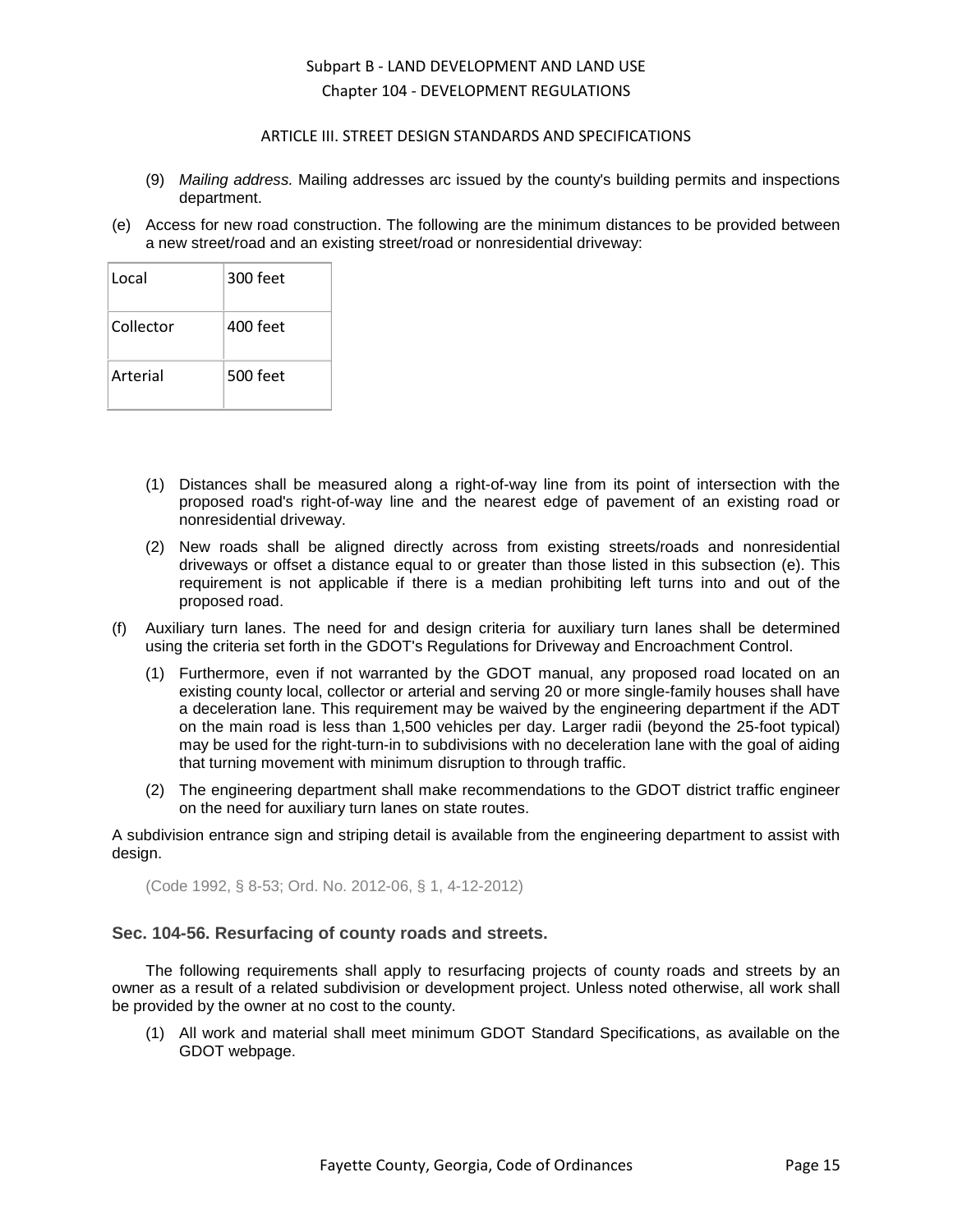### ARTICLE III. STREET DESIGN STANDARDS AND SPECIFICATIONS

- (2) All weak areas, as identified by the road department, shall be removed and repaired with proper full depth patches. All debris (e.g., soil, GAB, asphalt, etc.) shall be removed and disposed of properly.
- (3) The surface to be overlaid shall be thoroughly cleaned and all debris removed.
- (4) A lack coat of asphalt, meeting GDOT standards, shall be applied to the entire suffice to be overlaid.
- (5) Prior to placing the overlay, a county-approved leveling course shall be used where necessary or as determined by the engineering department.
- (6) The county road department will evaluate the existing pavement conditions and determine the overlay thickness using the methods in the asphalt institute's manual, asphalt overlays for highway and street rehabilitation. For all streets other than residential, actual traffic counts will be obtained and coring (by owner), or other acceptable methods of obtaining the actual existing pavement thickness, will be utilized. In no case shall an overlay thickness be less than one inch.
- (7) For roads with curb and gutter, the top layers of asphalt shall be removed by milling if the top elevation of the proposed overlay will be 1.5 inches or more above the top of gutter. The county may elect to share milling costs if it is desired to remove more than the minimum thickness required for the resurfacing.

(Code 1992, § 8-54; Ord. No. 2012-06, § 1, 4-12-2012)

### <span id="page-15-0"></span>**Sec. 104-57. Traffic control devices.**

- (a) The fabrication and placement of all street names, signs, traffic control signs, posts, striping, pavement markings, raised pavement markers (RPMs), traffic signals and associated signage shall conform to the standards, materials, and requirements of the Manual on Uniform Traffic Control Devices (MUTCD), latest edition and the GDOT standards and specifications.
- (b) It shall be unlawful for any person to alter, deface or take down any street name, property number, traffic control sign, or signal placed in accordance with this provision except for repair or replacement.
- (c) Street names and property address numbers. Street names shall not duplicate or be similar in sound or spelling to the names of existing streets in the county. Hyphenating, dividing one word into two words, affixing "Drive" for "Road," etc., or other manipulations of an existing street name shall not constitute an acceptable street name. Similar sounding names shall be unacceptable regardless of spelling.
	- (1) *Continuity of street names.* A continuous street, one proposed to be continuous, or one proposed to continue an existing street shall bear the same name throughout.
	- (2) *Subdivision street address numbering.* The county's established street address numbering system shall be utilized for all subdivisions in the county.
	- (3) *Maximum character count.* Street names shall be such that the maximum number of characters or spaces required on a sign is 20. (For example, "Brooks Woolsey Road" has a character count of 19.)
	- (4) *Address numbers.* Every building shall be assigned and display an address number. The size and location of the address number shall meet the International Fire Code requirements. If a mailbox is located at the street, such mailbox shall have the property number affixed thereto with numerals measuring at least three inches in height.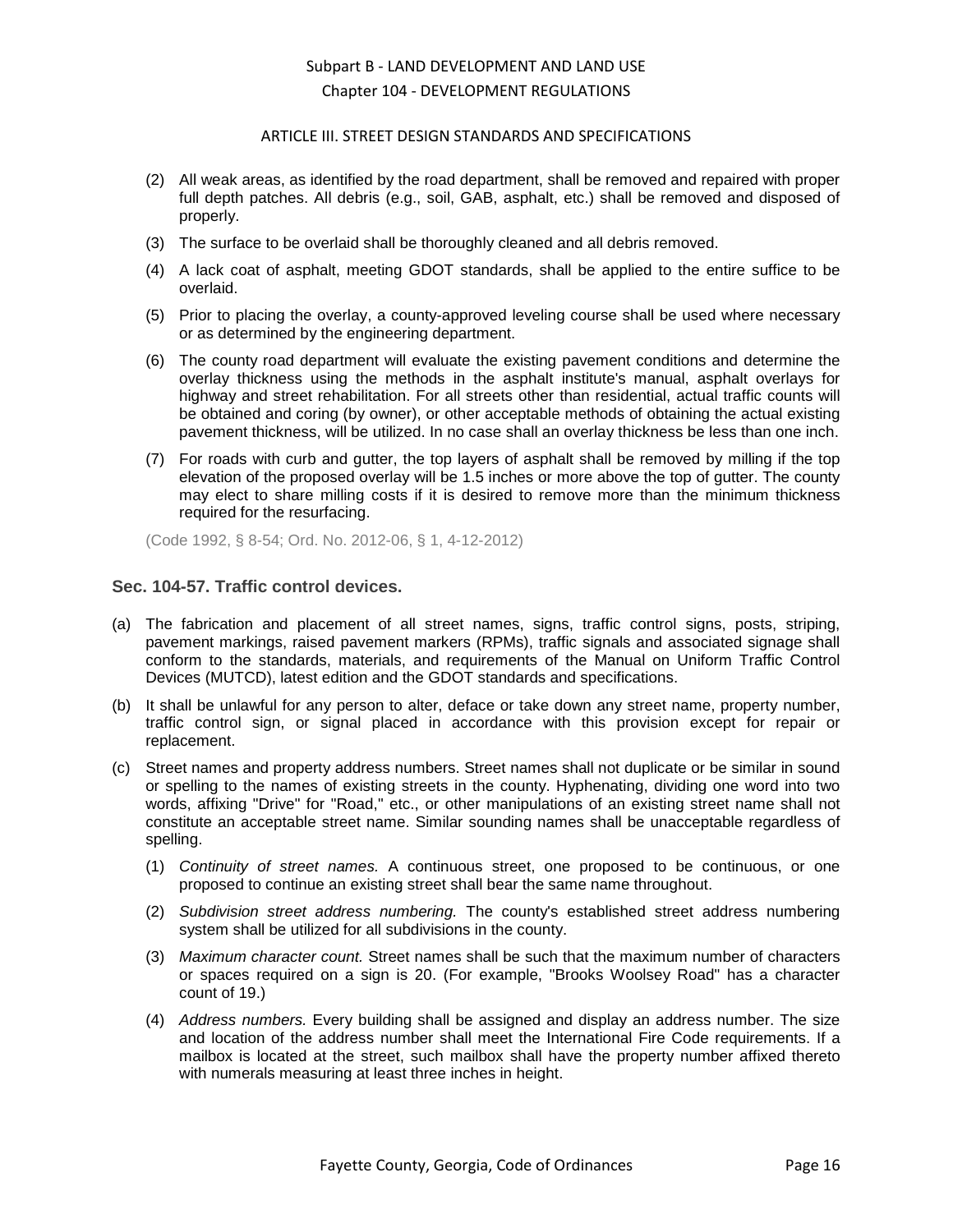### ARTICLE III. STREET DESIGN STANDARDS AND SPECIFICATIONS

See article XV of this chapter for additional information on property addresses and approval of street names and subdivision names.

- (d) Street signs and traffic control signs.
	- (1) *Installation responsibility.* Street name sign, traffic control signs, and posts shall be installed by the owner at the owner's expense per a sign and marking plan approved the engineering department.
	- (2) *Decorative posts and frames.* Ornamental posts and frames may be used within Developments, pending approval by the engineering department, however all signs shall conform to the MUTCD with respect to size, shape, color, material and reflectivity. The county will not maintain or provide material replacements to match decorative frames and posts. If replacement of any ornamental traffic control sign within the right-of-way is required. The county road department will provide a standard post, frame and sign.
	- (3) *Field approval.* All traffic control devices shall be installed and functional prior to final plat approval unless written exception is provided by the county engineer, in which case installation requirements shall be incorporated into a performance bond for the subdivision.
	- (4) *Intersection ahead warning sign.* For each new subdivision entrance, the sign and marking plan shall include two intersection wanting signs (e.g., W2-2L) with accompanying intersecting street name placards for placement on the main road.
- (e) Pavement markings.
	- (1) *Specifications.* Pavement markings shall be installed by the owner at the owner's expense per a sign and marking plan approved by the engineering department. Striping and marking materials shall meet all applicable GDOT standards and specifications.
	- (2) *Thermoplastic.* Thermoplastic pavement markings are required for all striping work on state routes, arterials, collectors and at subdivision entrances.
	- (3) *Internal local roads.* No pavement markings are required on internal local roads except for those indicated on the county's subdivision entrance sign and striping detail.
- (f) Traffic signals.
	- (1) *Specifications.* Traffic signal requirements vary dependent upon field conditions and proximity to other signals, however, GDOT and MUTCD standards shall be satisfied.
	- (2) *Interconnectivity.* When, in the opinion of the road department, it is necessary to provide traffic signal interconnectivity, coordination and/or signal timing optimization due to the close proximity of a proposed signal (required for an owner's project) with an existing signal, the owner shall prepare and submit appropriate plans and traffic studies to the road department for review. Once approved, the owner shall perform the work per the plans and schedule agreed to by the county. Performance bonds may be required for delayed work.
	- (3) *Warrant study.* A warrant study satisfying MUTCD criteria may be required prior to approval for installation of a traffic signal on a county road. Signal installation on county roads shall be permitted at the discretion of the road department.

(Code 1992, § 8-55; Ord. No. 2012-06, § 1, 4-12-2012)

## <span id="page-16-0"></span>**Sec. 104-58. Utilities.**

(a) *Locations.* In order to promote uniformity in installation and more effective and less damaging maintenance, utilities shall be located per the locations specified in the county typical utility locations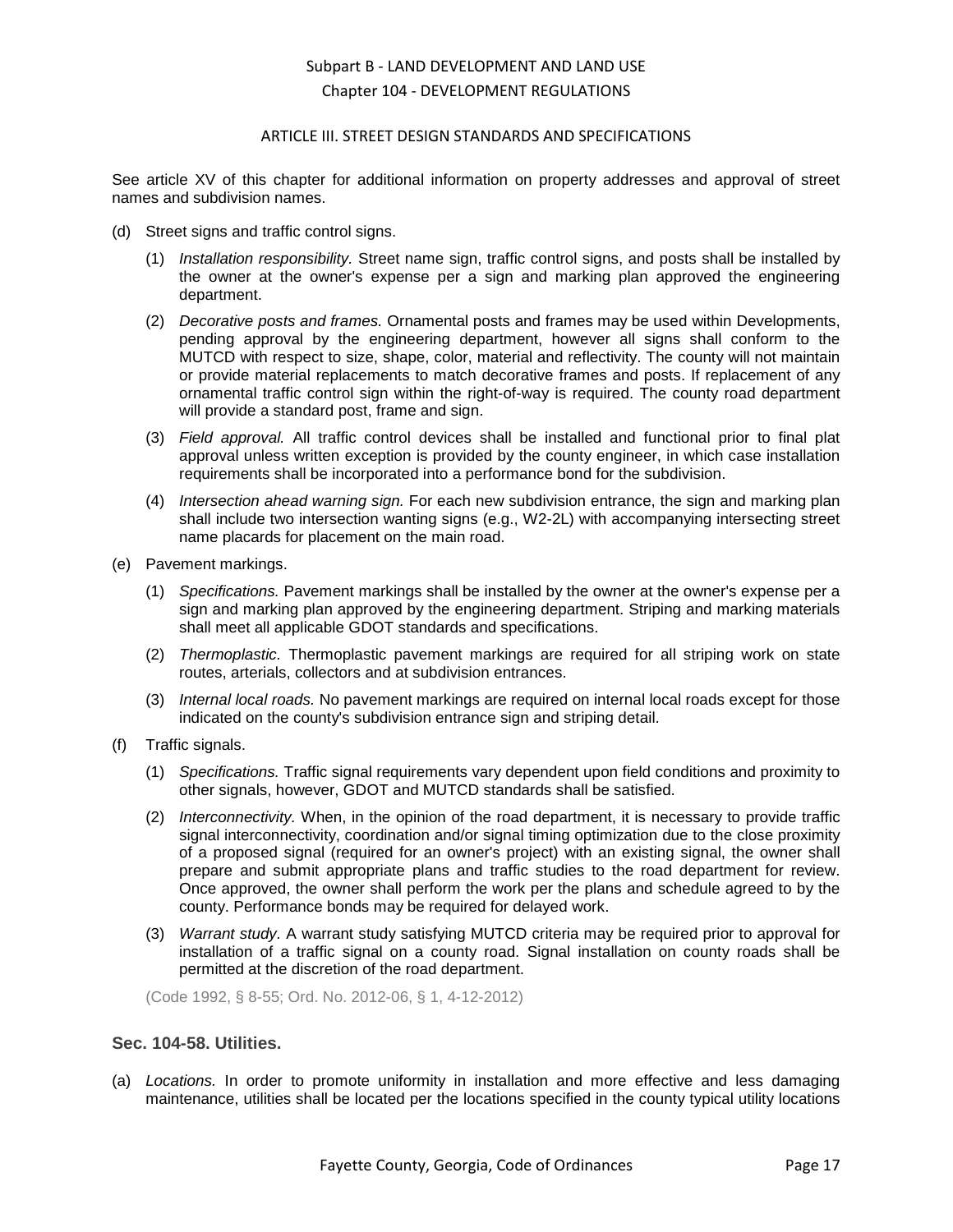#### ARTICLE III. STREET DESIGN STANDARDS AND SPECIFICATIONS

detail, available from the engineering department. Exceptions to the designated utility location shall be made, in writing, to the county engineer for consideration.

- (b) *Utility permits.* No utility work shall be performed within county right-of-way without a utility permit approved by the engineering or road department. Supporting information for the permit shall include a description of the proposed work, location (with starting and ending limits) and timeframe. In addition, the utility shall agree to the following conditions:
	- (1) Any damaged caused to the existing pavement or shoulders of road will be repaired and guaranteed, at no cost to the county, by the utility company;
	- (2) The county shall not be liable for any unwillful damage to the utility by county maintenance forces in the future; and
	- (3) The utility shall be relocated and/or adjusted by the utility company at no cost to the county if it is ever necessary or desired to rebuild, widen or improve the road in a manner that conflicts with the utility. A fee may be required for the permit.

(Code 1992, § 8-56; Ord. No. 2012-06, § 1, 4-12-2012)

### <span id="page-17-0"></span>**Sec. 104-59. Sidewalks.**

Sidewalks may be installed by an owner within county right-of-way in accordance with the following specifications:

- (1) *Location.* The location of proposed sidewalks shall be shown on the project's construction plans and are subject to county approval. Consideration should be given to utility placement and any proposed trees. Water meters, valves and other access points shall be located outside the sidewalk. Sidewalks shall be located a minimum of four feet from back of curb to allow for sign placement and at least eight feet from back of curb if street trees are proposed.
- (2) *Dimensions.* Sidewalks shall be between four and six feet wide and a minimum thickness of four inches. A standard width shall be maintained around all obstacles such as poles, utility boxes, etc.
- (3) *Material and finish.* Sidewalks shall be Portland cement concrete with a minimum 28-day compressive strength of 3,000 psi. The concrete shall be finished with tamps, floats and stiffbristle brooms.
- (4) *Cross-slope.* The maximum allowable cross-slope shall not exceed 2.0 percent (PROWAG R301.4.1).
- (5) *Longitudinal slope.* The longitudinal slope (grade) of a sidewalk shall not exceed the general grade established for the adjacent street (PROWAG R301.4.2). In cases where the sidewalk alignment deviates from the adjacent roadway, the longitudinal slope shall not exceed 8.3 percent (PROWAG 303.2.1.1).
- (6) *Curb ramps.* In accordance with the ADA, accessible curb ramps shall be included on pedestrian facilities. The ramp profile shall have a running slope between 5.0 and 8.3 percent (PROWAG R406.2). The ramp shall be placed in line with pedestrian flow and crosswalks, and the edges of a diagonal curb ramp shall be parallel to the direction of pedestrian flow, refer to GDOT Construction Standards and Details for additional information regarding the typical location, design and construction of sidewalks and curb ramps.
- (7) *Sidewalk surface.* The surface of the sidewalk shall be firm, stable and slip resistant. Surface discontinuities shall not exceed one-half inch maximum vertical or horizontal (PROWAG R301.5.2).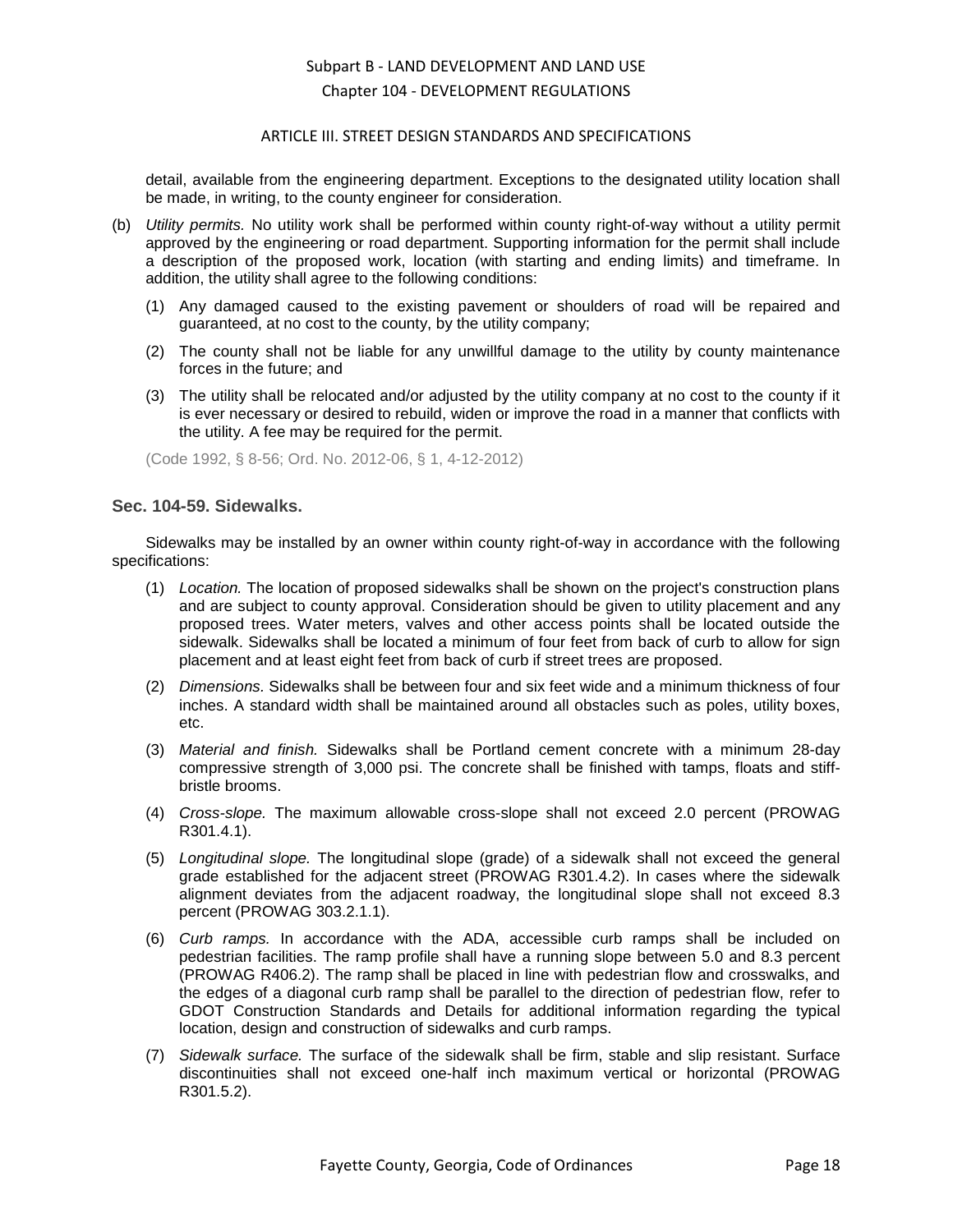#### ARTICLE III. STREET DESIGN STANDARDS AND SPECIFICATIONS

- (8) *Expansion joints.* One-half inch expansion joints shall be constructed with a preformed or premolded elastic and resilient material. Expansion joints shall be provided wherever a sidewalk abuts an existing structure, such as another sidewalk, curb, ramp or driveway, and at a maximum 60 feet interval along a sidewalk.
- (9) *Traverse contraction joints.* Contraction joints, or false joints, shall be spaced every five to six feet along the sidewalk. The joints shall be perpendicular to the edge and straight. All edges shall be rounded to one-fourth-inch radius.
- (10) *ADA compliance.* Sidewalks shall be designed in accordance with the Americans with Disability Act's Title II requirements.
- (11) *Sidewalk repair.* The county shall repair sidewalks that are damaged if located within the county right-of-way. Repairs shall be made in a prioritized manner and as funds allow. The responsibility and cost for repair may be deferred to the adjacent property owner if the damage was a result of negligence by the property owner. The county shall not be responsible for the maintenance of sidewalks, including work such as edging of vegetation, insect control, or cleaning.

(Code 1992, § 8-57; Ord. No. 2012-06, § 1, 4-12-2012)

#### <span id="page-18-0"></span>**Sec. 104-60. Roundabouts.**

The use of roundabouts for intersection control is encouraged. Design criteria shall follow the most recent guidelines available from the Federal Highway Administration, however exceptions to standard design criteria shall be considered by the engineering department if they are not appropriate or applicable for internal local or low-volume roads. Conflicts among one or more sources shall be discussed with the engineering department during concept design (i.e., at the preliminary plat for subdivision projects). The project owner shall provide a traffic study to help determine the functionality and required design characteristics of the proposed roundabout. The study may be limited to demonstrating adequate turning radii for roundabouts within internal local or low-volume roads.

(Code 1992, § 8-58; Ord. No. 2012-06, § 1, 4-12-2012)

## <span id="page-18-1"></span>**Sec. 104-61. Traffic calming.**

- (a) The use of traffic calming measures on local roads, particularly internal locals, is encouraged. The American Planning Association's U.S. Traffic Calming Manual is one guideline for determining appropriate use of and design of traffic calming methods, although other sources of reference material will be considered when evaluating designs. Physical traffic calming measures shall be provided within any section of new road having a tangent section of 750 feet or more and a functional classification of county local or less.
- (b) Additional information on the use of nonphysical and physical deterrents for traffic calming on county roads is available through the engineering department.

(Code 1992, § 8-59; Ord. No. 2012-06, § 1, 4-12-2012)

#### <span id="page-18-2"></span>**Sec. 104-62. Landscape islands.**

Landscape islands within a road may be installed by an owner within county right-of-way in accordance with the following specifications: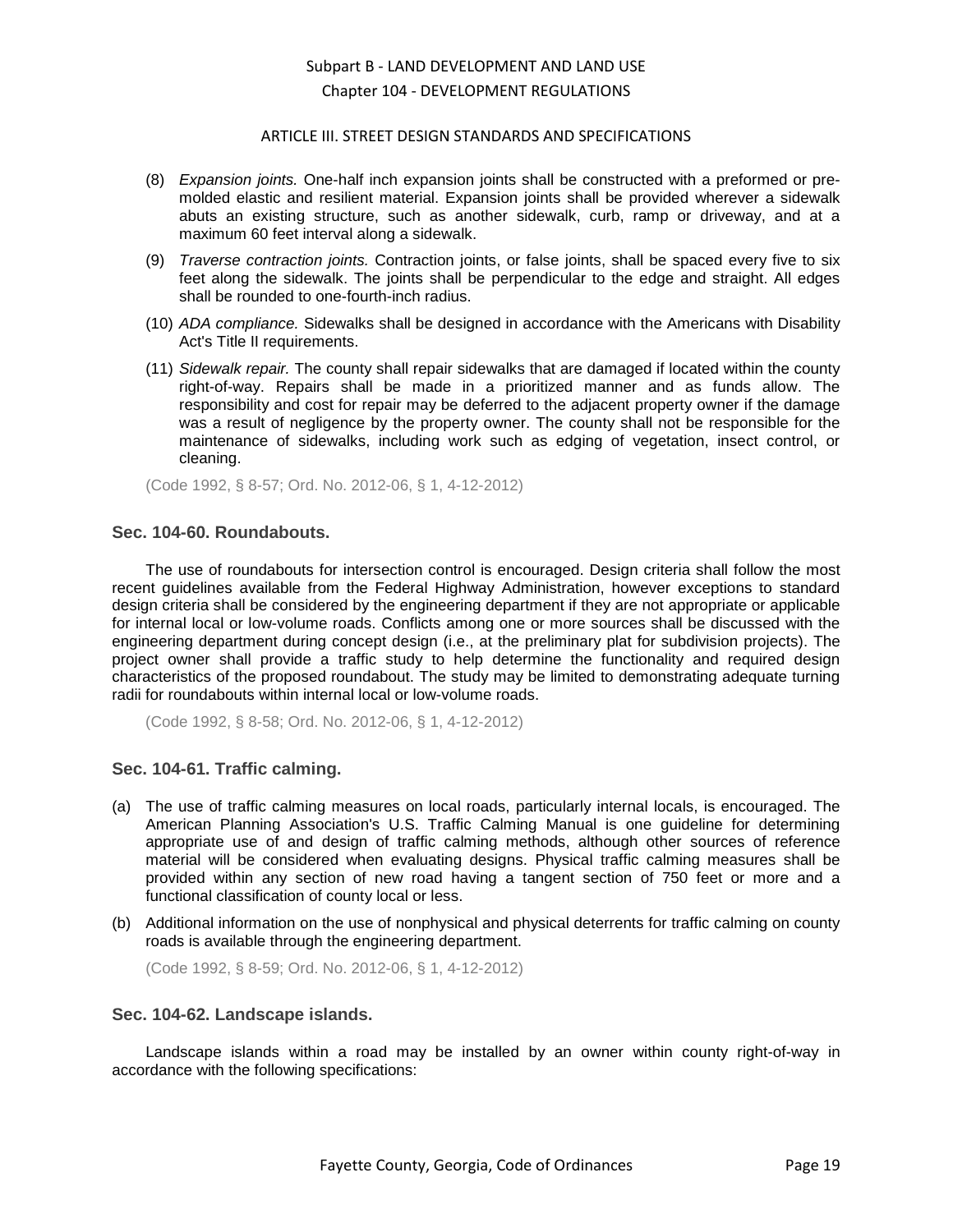### ARTICLE III. STREET DESIGN STANDARDS AND SPECIFICATIONS

- (1) *Location.* The landscape island shall not restrict sight distance for vehicles making turns onto or off the road with the landscape island.
- (2) *Right-of-way.* Right-of-way shall be increased to a minimum of 80 feet around the island and include appropriate transitions back to the standard right-of-way width.
- (3) *Curb and gutter.* Landscape islands shall be delineated with curb and gutter regardless of whether curb and gutter is required in the remainder of the subdivision.
- (4) *Drainage.* The construction plans for the project shall provide positive drainage (two percent minimum) away from the landscape island or provide catchbasins on either side of the island.
- (5) *Island width.* Landscape islands shall have a maximum width of 18 feet, measured back of curb to back of curb. Proposed green space wider than 18 feet shall be considered a median and addressed on a case-by-case basis by the engineering department.
- (6) *Travel lanes.* Single travel lanes adjacent to landscape islands at the entrance of a subdivision shall have a minimum width of 16 feet, although the pavement shall be striped to maintain a 12 foot drive lane. Two lanes or more in the same direction may have the standard lane width used throughout the subdivision.
- (7) *Ownership and maintenance.* The county does not accept ownership of a landscape island within right-of-way as county property. The county shall not be responsible for the maintenance or repair of the island or its vegetation. Instead, maintenance and repair of island are the responsibility of the property owner (typically a homeowners' association).
- (8) *Easements.* A permanent easement shall be provided from the owner of the landscape island to the county. The purpose of the casement shall be to provide the county the right to clear vegetation and structures from landscape areas if needed to maintain appropriate sight distance around the island. A minimum ten-day notice shall be provided to the owner prior to the county performing any clearing in a landscape island. The easement shall also specify that the county shall not be responsible for replacing or compensating for any vegetation or structures cleared or damage as a result of the effort to restore necessary sight distance.

(Code 1992, § 8-60; Ord. No. 2012-06, § 1, 4-12-2012)

## <span id="page-19-0"></span>**Secs. 104-63—104-82. Reserved.**

### FOOTNOTE(S):

#### --- (**2**) ---

**State Law reference—** Acquisition of property by counties for public road construction and other transportation purposes, O.C.G.A. § 32-3-1 et seq.; classification, designation, etc., of public roads, O.C.G.A. § 32-4-1 et seq.; county powers as to public roads, O.C.G.A. § 32-4-40 et seq.; reimbursement of counties in regard to acquisition of rights-of-way, O.C.G.A. § 32-5-26; acquisition by county of unauthorized outdoor advertising, O.C.G.A. § 32-6-83; limited-access roads, O.C.G.A. § 32-6-110 et seq.; commercial driveways leading to or from state highways, O.C.G.A. § 32-6-130 et seq.; elimination of grade crossings, O.C.G.A. § 32-6-193 et seq.; reimbursement of counties for property, interests and